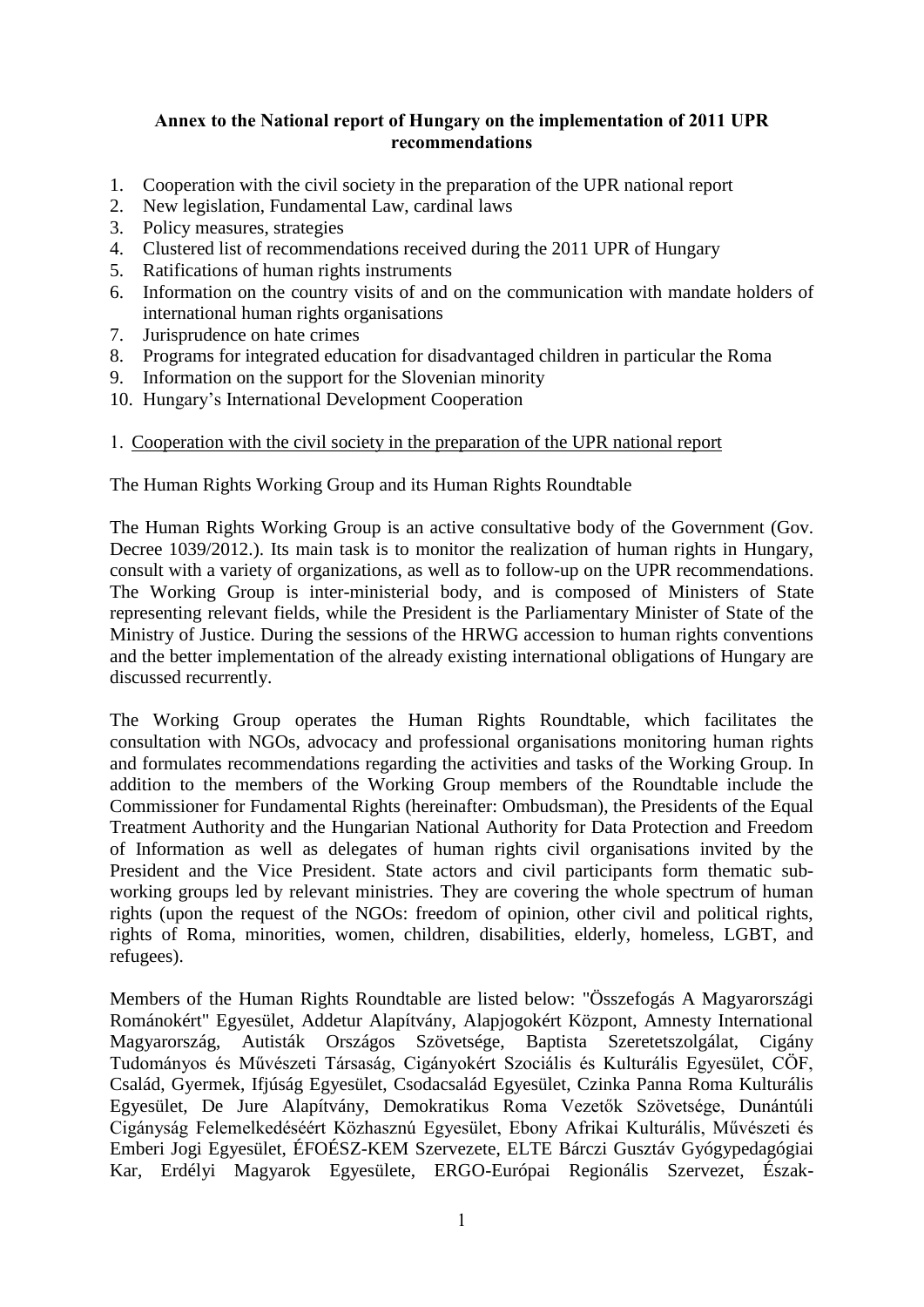Magyarországi Német Önkormányzatok Szövetsége Egyesület, Fáy Károly Hallássérült és Fogyatékos Személyek Egyesülete, Fehér Kereszt Gyermekvédő Alapítvány, Felelős Társadalomért Közhasznú Alapítvány, Fogyatékossággal Élő Emberek Szervezeteinek tanácsa (FESZT), Geopolitikai Tanács Közhasznú Alapítvány, Háttér Társaság a Melegekért,Helidonaki Görög Hagyományőrző Egyesület, Keresztény Karitász, Kilikia Kulturális Egyesület, Lativ Barátai a Zsidó Reneszánszért Magyarországon Alapítvány, Lungo Drom Országos Cigány Érdekvédelmi és Polgári Szövetség, Magyar Keresztény Misszió Alapítvány, Magyar LMBT Szövetség, Magyar Női Érdekérvényesítő Szövetség, Magyar Vakok és Gyengénlátók Országos Szövetsége, Magyar Vöröskereszt, Magyarországi Bem József Lengyel Kulturális Egyesület, Magyarországi Bolgárok Egyesülete, Magyarországi Horvátok Szövetsége, Magyarországi Németek Pécs-Baranyai Nemzetiségi Köre, Magyarországi Ruszinok /Rutének/ Országos Szövetsége, Magyarországi Szlovákok Szövetsége Közhasznú Szervezet, Magyarországi Szlovének Szövetsége, Magyarországi Ukrán Kulturális Egyesület, MONA - Magyarországi Női Alapítvány, NAPFIVÉR-HOLDNŐVÉR Közhasznú Egyesület, Nevelők Háza Egyesület, Országos Gyermekvédő Liga, PATENT Jogvédő Egyesület, Református Egyház Missziói Irodája, Református Rehabilitációs Alapítvány, Roma Nővédelmi Közhasznú szervezet, Srpski Forum Egyesület, Századvég Politikai Iskola Alapítvány, Színes Gyöngyök Délvidéki Roma Nőkért Egyesület, Szubjektív Értékek Alapítvány, Születésház Közhasznú Egyesület, Tett és Védelem Alapítvány, Vasutas Nyugdíjasklubok Országos Szövetsége. The following NGOs were also invited to the thematic working group sessions: 3 királyfi, 3 királylány, Ágota Alapítvány, Asszonyok a Nemzeti Egységért Mozgalom, Bázis Gyermek és Ifjúsági Egyesület, Boldog Gizella Alapítvány Gizella Otthon, Csodacsalád Egyesület, Egységes Magyarországi Izraelita Hitközség, Olajág Otthon, Emberi Méltóság Központ (CitizenGo), EMMI Nyugdíjas Bizottság, ESZTER Alapítvány, Fészek Gyermekvédő Egyesület, Idősek Európa Háza Alapítvány, Kék-Vonal Gyermekkrízis Alapítvány, Lehetőség a családoknak 2005 Alapítvány LIGA Nyugdíjas Bizottság, Magyar Asszonyok Érdekszövetsége, Magyar Bölcsődék Egyesülete, Magyar Családi Napközik Közhasznú Egyesülete, Magyar Gyermekorvosok Társasága, Magyar Női Karrierfejlesztési Szövetség, Magyar Nők Szövetsége, Magyar Nyugdíjasok Egyesületeinek Országos Szövetsége (NYOSZ), Magyar Szakszervezeti Szövetség, Magyar Védőnők Egyesülete, Menedék Egyesület, Nagycsaládosok Országos Egyesülete, Nemzeti Család- és Szociálpolitikai Intézet, Nemzeti Gyermekmentő Szolgálat, Nők a Holnapért Alapítvány, Nők a Magyar Nemzetért Közhasznú Egyesület, Nők a Nemzet Jövőjéért Egyesület, Nyugdíjas Tagozat, Nyugdíjasklubok és Idősek "Életet az éveknek" Országos Szövetsége, Nyugdíjasok Szociális Fóruma, Országos Nyugdíjas Polgári Egyesület (ONYPE), Schweitzer Albert Református Szeretetotthon, TEGYESZ, Telefonszolgálat (GYITOSZ), UNHCR Regional Representation, UNICEF Hungary.

### 2. New legislation, Fundamental Law, cardinal laws

#### a) The new constitution (entered into force on 1 January, 2012)

The Fundamental Law enhanced the level of protection of human rights with the inclusion of a series of new provisions such as on the individual's right to respect for privacy and family life, home and communications, or the right to a fair trial and the right to have all individual matters being adjudicated within a reasonable time. The Fundamental Law among others incorporates the provisions of the EU Charter of Fundamental Rights.

The third amendment to the Fundamental Law has broadened the list of the so-called cardinal acts (an act of Parliament which may be passed or amended subject to two-thirds majority of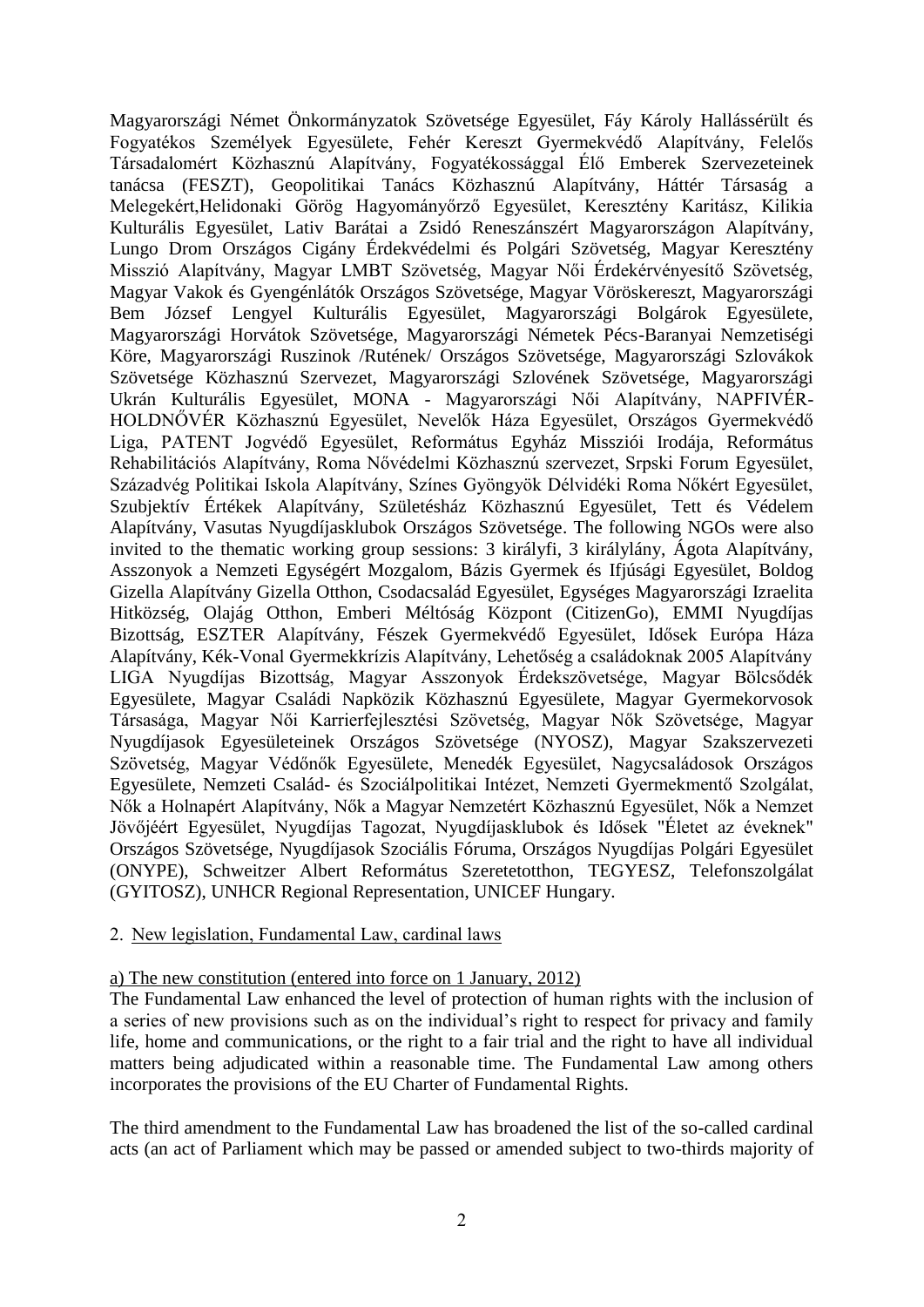the Members of Parliament present) in order to ensure the protection of arable land and forests as well as sustainable agricultural production.

The fourth amendment to the Fundamental Law added the definition of the basis for family relationships to Article L). It has to be emphasized that this provision defines the basis of family relationships, but not the family itself. Furthermore, this provision of the Fundamental Law does not exclude the legal protection of family relationships in a broader sense.

The amended Article IX of the Fundamental Law is a significant step forward in the field of human rights protection as it provides for an enhanced protection of human dignity. By the first element of this amendment the former case-law of the Hungarian Constitutional Court was incorporated into the text of the Fundamental Law, according to which the right to freedom of expression may not lead to a violation of the right to human dignity. The other innovation of the Amendment entitles members of national, ethnic, racial or religious groups to bring a civil law action before the court alleging a violation of their right to human dignity against any statement considered injurious to the group.

As a result of the fifth amendment to the Fundamental Law the basis of the regulation on the status of churches has been modified. Article VII (2) declares, as an ascertainment of the right to manifest, practice and teach religion as provided for in Article VII (1), that people of the same faith or religious belief shall be entitled to establish religious communities in an organizational form provided for in the relevant cardinal act.

In the framework the Fundamental Law several laws have been significantly amended or replaced in order to modernise their content in line with, among others, developments in international requirements. The most important pieces of legislation are:

- Act CXI of 2011 on the Commissioner for Fundamental Rights,
- Act CXII of 2011 on informational self-determination and freedom of information,
- Act CLI of 2011 on the Constitutional Court.

### b) Comprehensive criminal law reform, victim protection, domestic violence

The new Criminal Code (Act C of 2012) was followed by Act CCXL of 2013 on the imposition of punishments, measures, coercive measures and confinement for infraction which replaced the outdated regulation from 1979, entering into force in 2015. As a next step of this reform, the new Criminal Procedure Code is planned to be submitted to the Parliament in 2016.

The new Criminal Code took effect on 1 July 2013, and meets the expectations of the twentyfirst century, including those which arise from Hungary's membership of the European Union and international treaties. The new Criminal Code is stricter, granting more protection to vulnerable groups of population such as women, children and elderly people. The new Criminal Code rendered certain violent and non-violent acts committed from racist motivation criminally punishable and introduced additional behaviours to be punished in comparison to the former Criminal Code of 1978. Regarding hate speech or child pornography on the internet it is possible to order rendering electronic data inaccessible either as a coercive measure during the criminal proceedings or as a sanction (the main purpose is to delete the data from the server, but if this is unsuccessful, then the access to such data shall be prevented). In cases where a data provider abroad disposes such content, the provisions of international legal assistance in criminal matters are also available. The new legal definition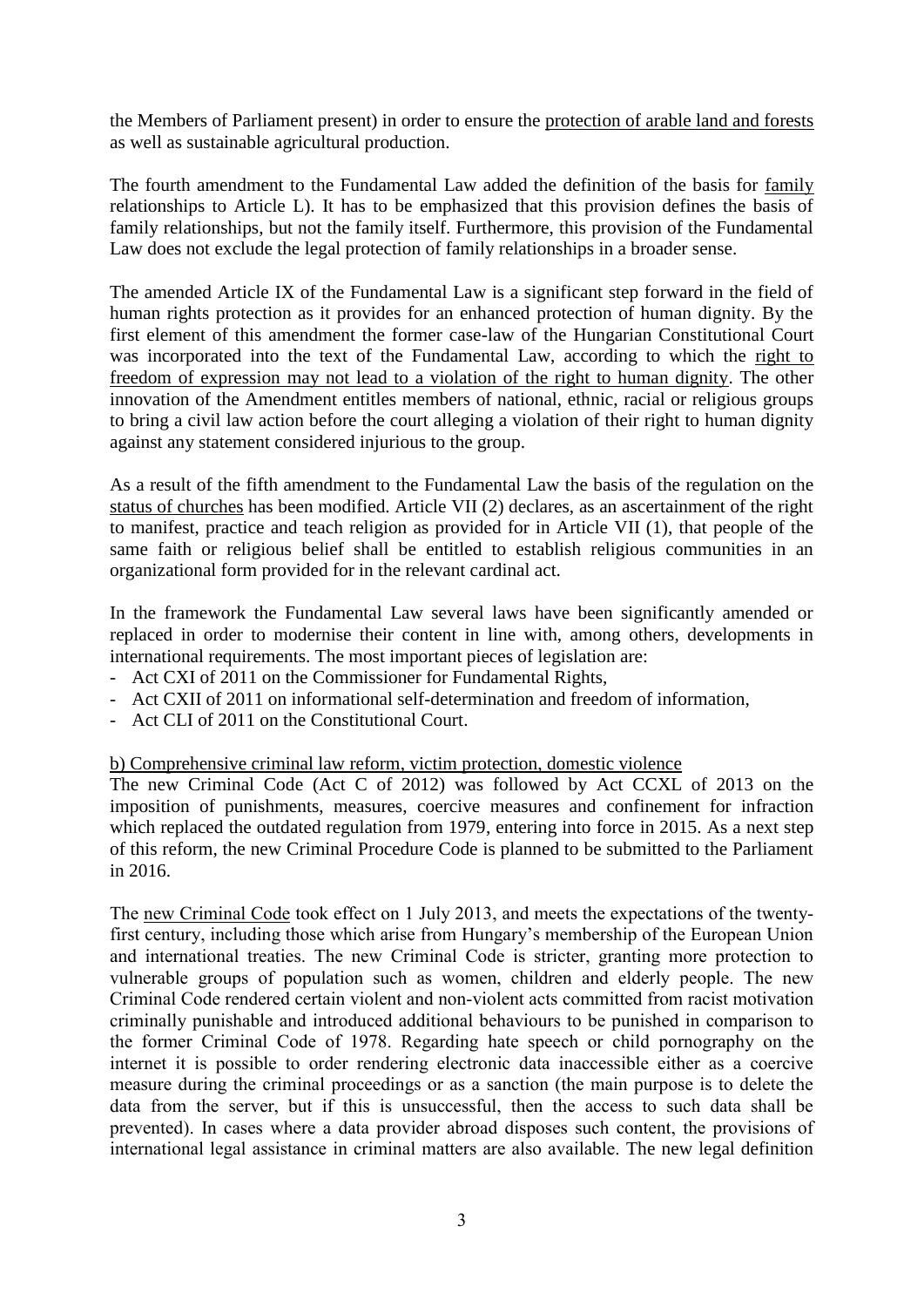of trafficking in human beings complements the previous rules including the exploitation as a new element.

Government Decree 354/2012 on the identification order of victims of trafficking in human beings laid down the system of cooperation of the concerned authorities/organizations in the referral of victims of trafficking and regulates the identification process.

Act CCXL of 2013 on the Implementation of penalties and sanctions took effect on 1 January 2015. Its main goals are reintegration, effective education and employment in order to prevent recidivism. The most important novelties of this Act is to introduce the risk assessment system to evaluate the needs and dangers of convicts and the three level regime system according to which the strictness of the rules on work, behaviour, movement of the convict is determined. If the purpose of imprisonment can be guaranteed, the convict may be placed in reintegration detention for a maximum period of six months prior to the due date of the conditional release, or in case of exclusion or impossibility of the latter, six months prior to the expected date of release. Reintegration detention may be provided in combination with the application of electronic remote monitoring devices. The most important purpose of the reintegration is to prevent a person – convicted for a short period of time – from being torn out of the familial, social and working environment in which he/she lived prior to his/her conviction. In their case the most essential aim is to maintain familial ties, employment and the creation of a detention approximating life in liberty, in which the probation officer must be granted with a significantly bigger role than that of the personnel of the penal institution.

Representatives of the authorities and NGOs jointly prepared among others the following amendments of laws concerning the child-friendly administration of justice:

- Act LXII of 2012 on the amendment of certain laws related to the implementation of childfriendly justice, Act CLXXXVI of 2013 on the amendment of certain criminal law acts and other related acts and Act CCXLV of 2013 on the amendment of certain acts for the purpose of protecting children. Decree 32/2011 (XI. 18.) of the Minister of Public Administration and Justice on the establishment of hearing rooms for children at the investigative authorities of the police replaced by Decree 34/2015 (XI. 10.) of the Minister of Justice on the establishment of hearing rooms for defendants or witnesses under 14 years of age and victims requiring special treatment. As a result of the first one, childfriendly hearing rooms at police stations and courts were set up, the rules of questioning a child became more considerate and stricter, also, children were granted further protection by criminal rules especially regarding sexual crimes and human trafficking. Due to the replacement the already available child hearing rooms shall be changed so that they could be used to question and hear not only children, but other vulnerable victims, such as elder people and women, and in case of children regardless of their role in the criminal proceedings as a witness, offender or victim. Decree 32/2015 (XI. 2.) of the Minister of Justice prescribes the requirements regarding the content of the information brochure on victim's rights prepared by the Victim Support Services.;
- Amendment of 1 January 2014 of Act XXXI of 1997 on the protection of children and on public guardianship administration, Act LXXXVIII of 2013 introducing domestic violence to the Criminal Code and Act CCXI of 2011 on the protection of families also enhance child and victim protection;
- Act LXV of 2014 on the amendment of Act C of 2012 on the Criminal Code for the enhanced protection of children modified the rules of statute of limitation, so crimes included in Chapter XIX on crimes against the freedom of sexual life and sexual morality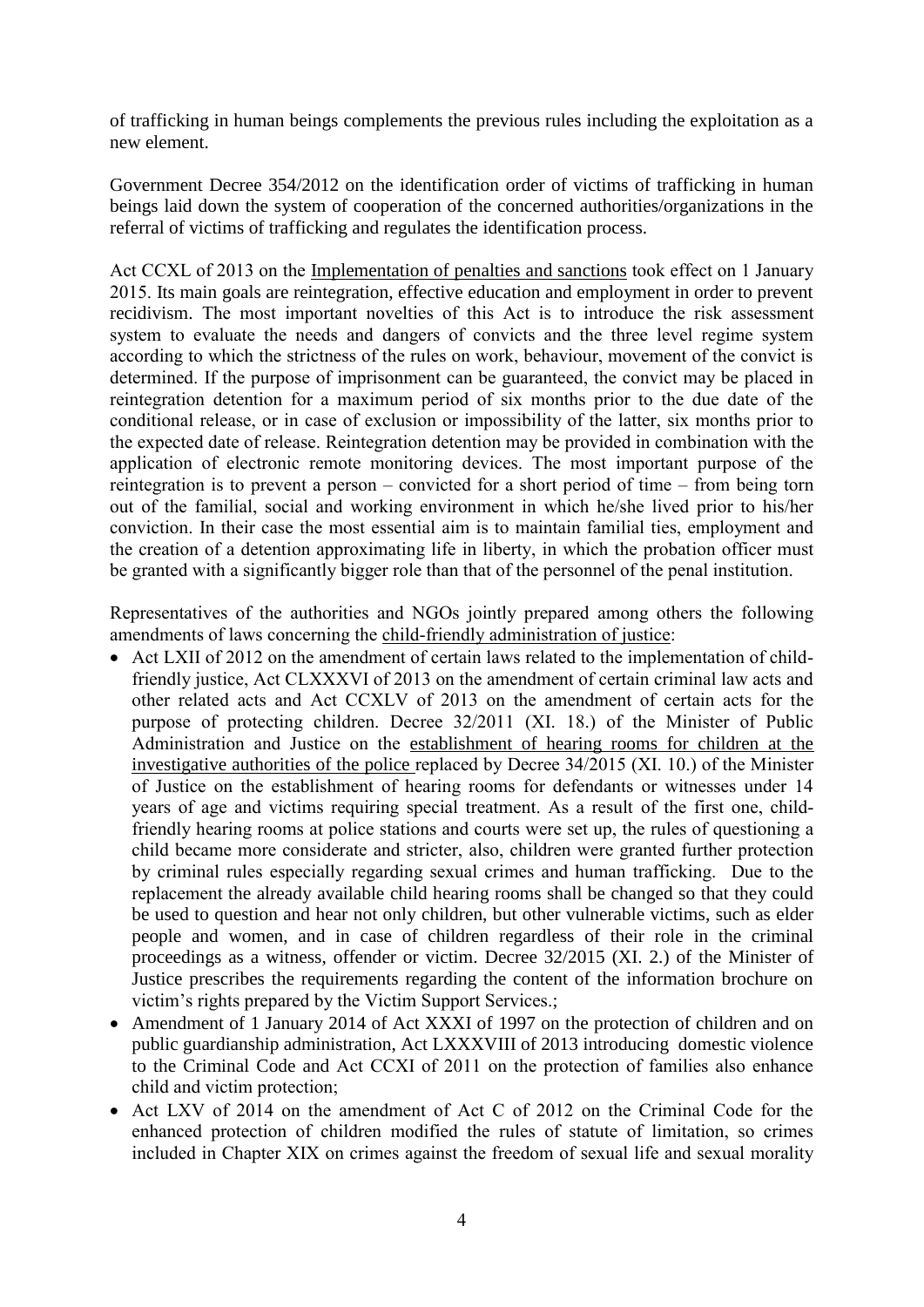that are punishable by more than 5 years of imprisonment cannot be subject to statute of limitation, if the crime was committed against a person under 18 years of age,

- According to the amendment of 2013 of Act XXXI of 1997 on the protection of children and on public guardianship administration children who are younger than twelve are to be placed in foster families when they remain without the care of their own parents for any reason. The amendment introduces the legal institution of child protection guardian, who represents the best interest of the child – regardless of the location of care. All foster parents provide the child care as employees. The important element of this change that the foster parents have right to receive social security care and pension schemes;
- From 2015 a new preventive probation system is in operation to facilitate socialisation and to prevent recidivism. Preventive probation is a child protection measure that can be ordered by the guardianship authority in the interest of vulnerable children. It makes possible to present a more dynamic picture of juvenile offenders to the justice system (the court and the public prosecutor) compared to the previous system, based on the information gathered from the preventive probation officer. This provides an opportunity for the individualisation of the preventive measures or the imposed sanctions.

During the implementation process of the EU Victims Protection Directive (2012/29/EU) several acts and lower level regulations were amended (Act CLII of 2015 on the Implementation of the Directive included the amendment of Act CXXXV of 2005 on Crime Victim Support and State Compensation and Act LXXX of 2003 on Legal Aid) to ensure the fulfilment of the requirements defined in the Directive. Several changes were made to ensure (for example) the possibility of giving legal aid to victims not only in the judicial stage of a criminal proceeding (as previously) but also in the preceding investigational phase. The available victim support services were fine tuned to better meet the specific needs of victims. The de facto already existing psychological aid and the 24/7 Victim Support Hotline were also incorporated in the Victim Support Act.

Effective from 1 July 2013, a specific legal provision governing domestic violence has been adopted (section 212/A of Act C of 2012 on the new Criminal Code) in line with the 2007 and 2012 Concluding Observations of the CEDAW. The new Criminal Code orders a more severe punishment on the so-called sexual extortion, qualifying as sexual coercion (Section 196) and, as a result, the regulation moves towards the direction set by recommendations of the national and international women rights associations and bodies in particular the CEDAW. The new regulation encompassing all conducts when the injured party did not give voluntary and free consent to the sexual activity also complies with the provisions of the Convention on Preventing and Combating Violence against Women and Domestic Violence (CAHVIO Convention), since that Convention requires the lack of consent as an element of the offence.

Section 197 of the new Criminal Code threatens the commitment of sexual violence with 2 to 8 years of imprisonment. The felony may be committed by any person thus by the spouse as well. However, the punishment increases (to 5-10 years) if the perpetrator is a relative (e.g. spouse, brothers/sisters, children, parents, custodians) of the victim, therefore spousal rape is an aggravating factor. The same system (with different years of imprisonment) applies to the other sexual related crimes: sexual coercion (section 196), sexual abuse (section 198), pandering (section 200), and child pornography (section 204).

The 2009 regulations on Restraining Order (Act LXXII of 2009) are applicable in case of violence between relatives and are constantly updated based on the relevant case law. Since the latest amendment a restraining order can be issued also after the start of criminal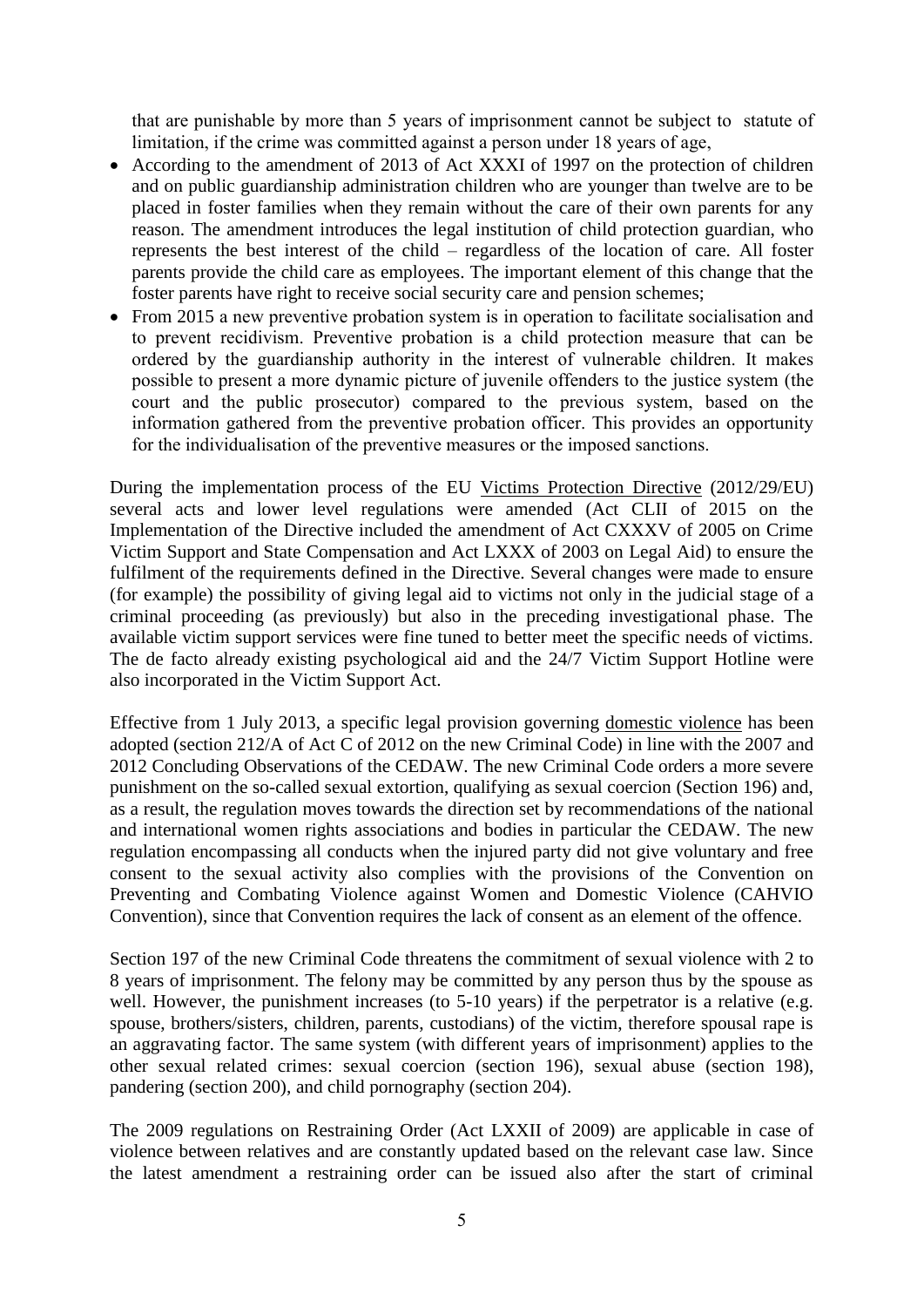proceedings, regardless the family ties between the offender and the victim. The Criminal Proceedings Act contains restraining order as a coercive measure in criminal proceedings, (Sections 138/A-139).

The adoption of the Act CCXI of 2011 on the protection of families provide framework for a longer period for the support of families by stipulating the main elements of governmental commitment in fields like labour participation of parents, financial support of families, rights and responsibilities of family members, inheritance, work-family balance etc.

The new Civil Code (Act V of 2013) integrates the previously separated Family Law setting the best interest of the child as a principal, general provision to be considered when dealing with legal relations of children. In addition the modified Civil Procedure Code contains stronger guarantees for children during the whole civil procedure. Children shall receive a child friendly description of the procedure and may only be asked to testify if there is no other way to obtain the evidence.

### c) Protection of minorities

Act CLXXIX of 2011 on the Rights of Nationalities has created a legal environment to ensure wider opportunities for nationalities, with regard to public education, the public institutional use of language, franchise, and other fields. The Act was passed by the Parliament following a widespread and in depth consultation.

The Parliament also adopted Act CCIII of 2011 on the Elections of Members of Parliament, by which – in order to help representatives of nationalities receive mandates – a so-called preferential quota has been established, by the help of which the nationality representative mandate may be earned with a quarter of the number of votes required to enter the Parliament. In case the preferential quota should not help a nationality representative into the Parliament, the law provides for the election of a nationality advocate for the community in question.

Pursuant to Act XXXVI of 2012 on the Parliament any representative receiving a mandate from the nationality list as well as the nationality advocate is a member of the permanent committee representing the nationalities which, concerning nationalities is an initiating, recommending, assessing and controlling contributing organisation of the Parliament. After the general elections in 2014, based on this law, all nationalities – through their advocates – have been officially present in the Parliament, therefore, through the work of the Committee Representing the Nationalities the advocates play a significant role in the legislation process.

Government Decree 428/2012 on the set of conditions and system of settlement of subsidies provided from nationality based appropriations became effective on 2 January 2013.

### d) Employment

To tackle poverty the Government of Hungary defined as one of its main objectives to create one million new jobs between 2010-2020. This goal is reflected in the new Labour Code (Act I of 2012) which observes the constitutional principles including the individual rights of employees, promotion of decent work for all as well as freedom of enterprise and the right of association. The Code significantly extends the role of contractual based regularisation, the possibility of individual and collective autonomy. It ensures the principle of equal pay for equal work, and establishes the guarantees of the employment of disadvantaged and marginalized individuals and groups. The new rules gave an impetus to the organisation and integration of the trade unions. Federations and national confederations can function both in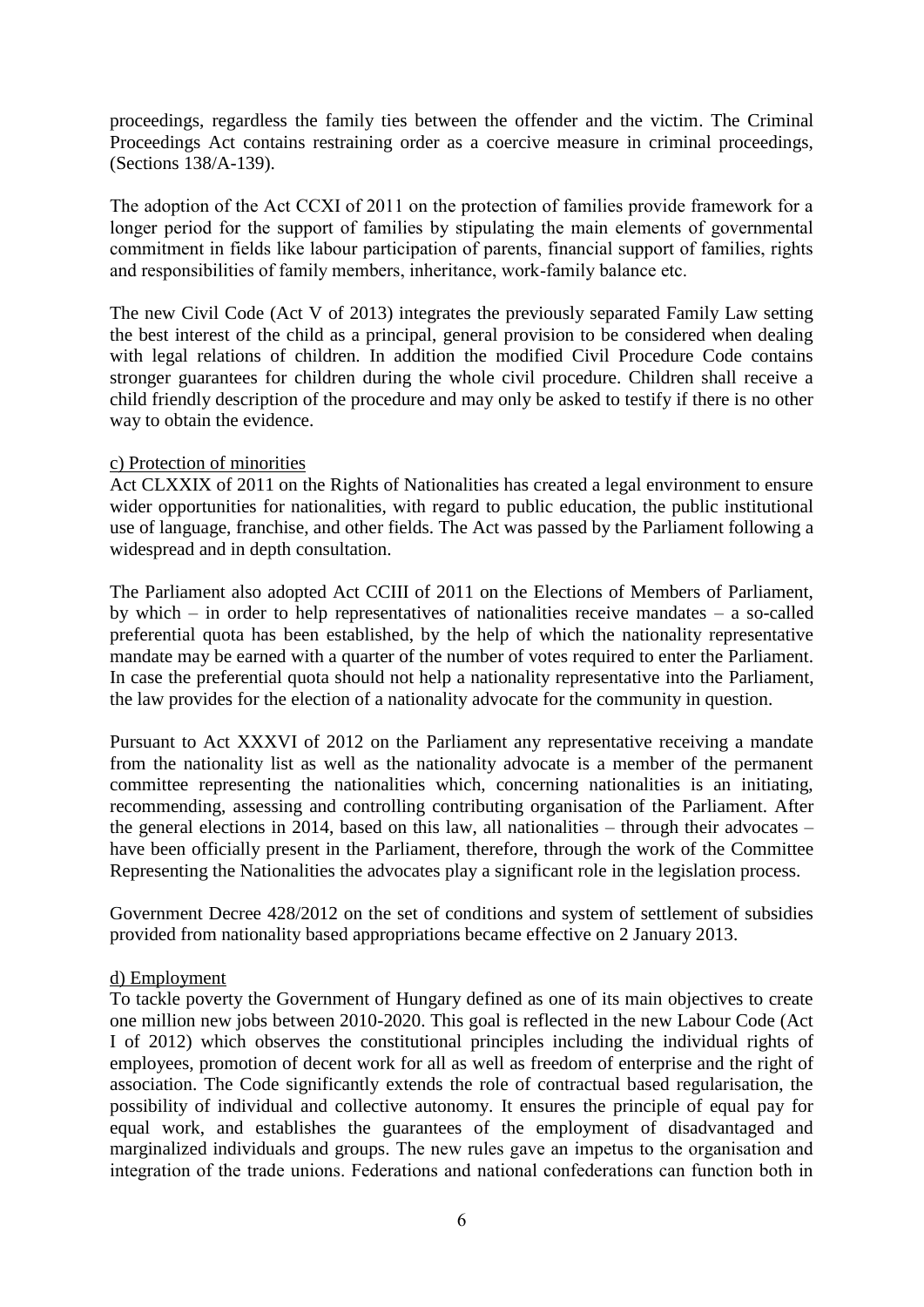the employee and employer organisations. Sectoral organisations and confederations can agree on more favourable regulations as provided by the Code.

To support the integration of young people into the labour market thus reduce youth unemployment, Hungary in its Act CLXXXVII of 2011 on Vocational Training has reformed the training and education system for better matching young people's qualifications to labour demand. The Government's key partner in this regard, the Chamber of Commerce and Industry consults companies how to better engage apprentices. As of summer 2015 all vocational training students are to accomplish their practical training at companies as apprentices.

### e) Freedom of information

In order to ensure the right of informational self-determination and freedom of information Act CXII of 2011 encompasses both the rules on the protection of personal data and the rules on access to public information in line with international standards. The supervision of these rules is entrusted with the new and independent National Authority for Data Protection and Freedom of Information as well as with the judiciary. The Authority is equipped with a wide range of investigatory, corrective, authorisation and advisory powers and tools. The European Commission for Democracy through Law (Venice Commission) has stated that "the Hungarian law on self-determination and freedom of information may be considered, as a whole, as complying with the applicable European and international standards."

#### f) Asylum seekers, refugees, migrants

Following the unprecedented migratory pressure that has created a crisis situation in Hungary in 2015, Act CXL of 2015 provide the possibility for the Government to initiate a crisis situation due to mass migration while respecting the principles of necessity and proportionality. Based on the proposal of the Minister of Interior, on 15 September 2015 the Government declared crisis situation due to mass migration for 6 months.

Amendments were also adopted to the asylum law (Act LXXX of 2007) aimed at quicker decision-making in the asylum proceedings. The length of the procedure was shortened in order to ensure that protection is provided to those who are in genuine need of it. In line with the EU Asylum Procedures Directive, the accelerated procedure was introduced in order to reinforce tools against abuses of the asylum procedure. The Government adopted the list of safe countries of origin and the list of safe third countries (Government Decree 191/2015).

Moreover, the amended legislation provides for the introduction of border procedures in the asylum procedures. In line with Article 43 (1) of the EU Asylum Procedures Directive, in cases of applications submitted at the transit zone, the admissibility of asylum claims should be examined in a transit zone under an accelerated procedure. If the application is admissible, moreover, if no decision has been made within 4 weeks, the applicant may enter the territory of Hungary and the application is examined under the general provisions. The judicial review procedure fully respects Article 47 of the Charter of Fundamental Rights and the requirements of the Asylum Procedures Directive. It is important to note that in case of persons with special needs including minors, the elderly, pregnant women, single parents, victims of torture, etc. general rules should apply.

#### g) Equal opportunities

A Chapter of the Equal Treatment Act amended by Act LXXXVI of 2012 promotes the local implementation of the social inclusion strategy and the expectations concerning equal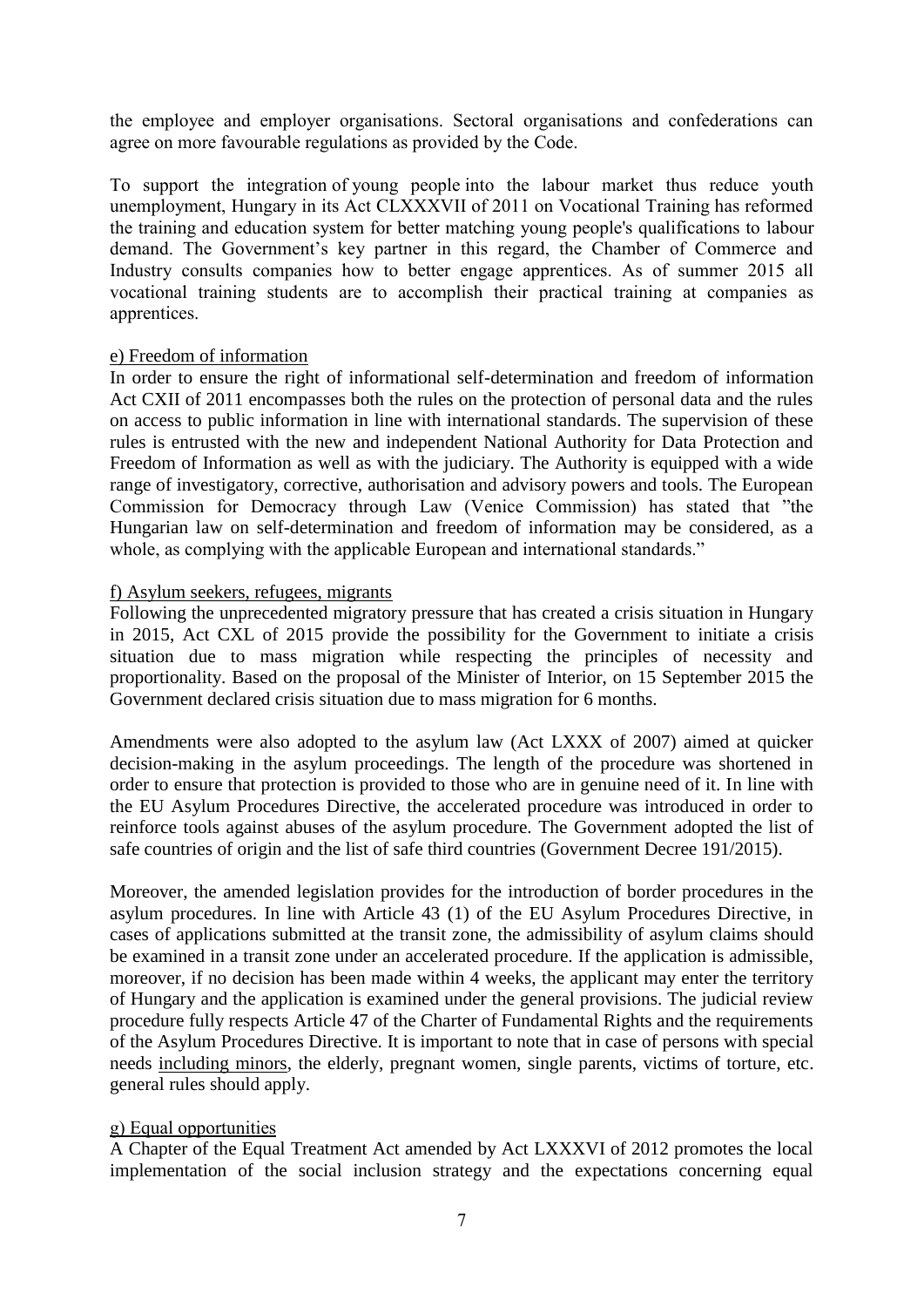opportunities. Based on this, local governments may only obtain support awarded by tender from the national budget, EU funds or other programmes after 1 July 2013 if they have adopted their local equal opportunity programme that conforms to statutory regulations. As part this, local governments are required to prepare an analysis of the social, educational, employment, health care and housing situation of disadvantaged social groups and to create an action plan to improve their situation.

### h) People with disabilities

Act CXXV of 2009 on Hungarian Sign Language (hereinafter: Sign Language Act) facilitates sign language users to take part in the society as active members and could participate in the decision-making mechanisms on an equal footing. It also guarantees the right of the person concerned to acquire the Hungarian sign language and other special communication systems. This right entitles the parents as well who raise their hearing impaired or deafblind children. An essential element of the regulation is that the right to sign language interpreting services is now defined by the Act, as well as that the basic rules of the respective financing system of sign language interpreting services were laid down. Under certain conditions, the Sign Language Act creates opportunity for free sign language interpreting services.

### 3. Policy measures, strategies

- Government Resolution 1351/2013 on the 2013-2016 National Strategy against Trafficking in Human Beings. The main priorities of the Strategy are: mapping opportunities for safe return and reintegration, designing supportive action, establishing transitory apartments for those leaving the shelters and helping social reintegration, in particular for Roma victims;
- Government Resolution 1744/2013 on the 2013-2023 National Crime Prevention Strategy builds on the objectives of other policies having relevance to crime prevention, such as family, youth, sport, culture policies, programmes for social inclusion, Roma integration and measures against drug and alcohol use and domestic violence. The Strategy also contains the first detailed action plan for years 2013-15;
- Parliamentary Resolution 30/2015 on the national strategic goals concerning the effective combat against domestic violence replaced Government Resolution 1004/2010;
- Parliamentary Resolution 15/2015 on the 2015-2025 National Disability Program. The new strategy is based on the evaluation of the past years and provides for a new framework for a long-term Hungarian disability policy. It focuses on, among other things, the issue of the disabled person's family, enumerates in a separate chapter the steps to be taken for the multiple vulnerable groups including disabled children, disabled women and people with multiple disabilities. The action plan for the years 2015-18 is adopted recently by the Government Resolution 1653/2015, with the basic aim of rendering tangible and accountable governmental measures to the goals of the Programme;
- Government Decree 1432/2015 set up the high level interministerial committee on disabilities which will coordinate the legal proposals and initiatives relating to disability in accordance with Article 33 of the CRPD. The National Disability Council discussed and unanimously supported the setting up of the Committee. The Presidents of both bodies are participating on the sessions of the other bodies;
- In 2011 the Government adopted the 2011-2041 deinstitutionalization strategy for people with disabilities. The main goal is to ensure the full enjoyment of human rights, increase the quality of life of persons with disabilities and develop and modernize the structure of social service system;
- Within the framework of the 2013 Job Protection Action Plan employers are eligible for contribution allowance in case they employ individuals who belong to the most vulnerable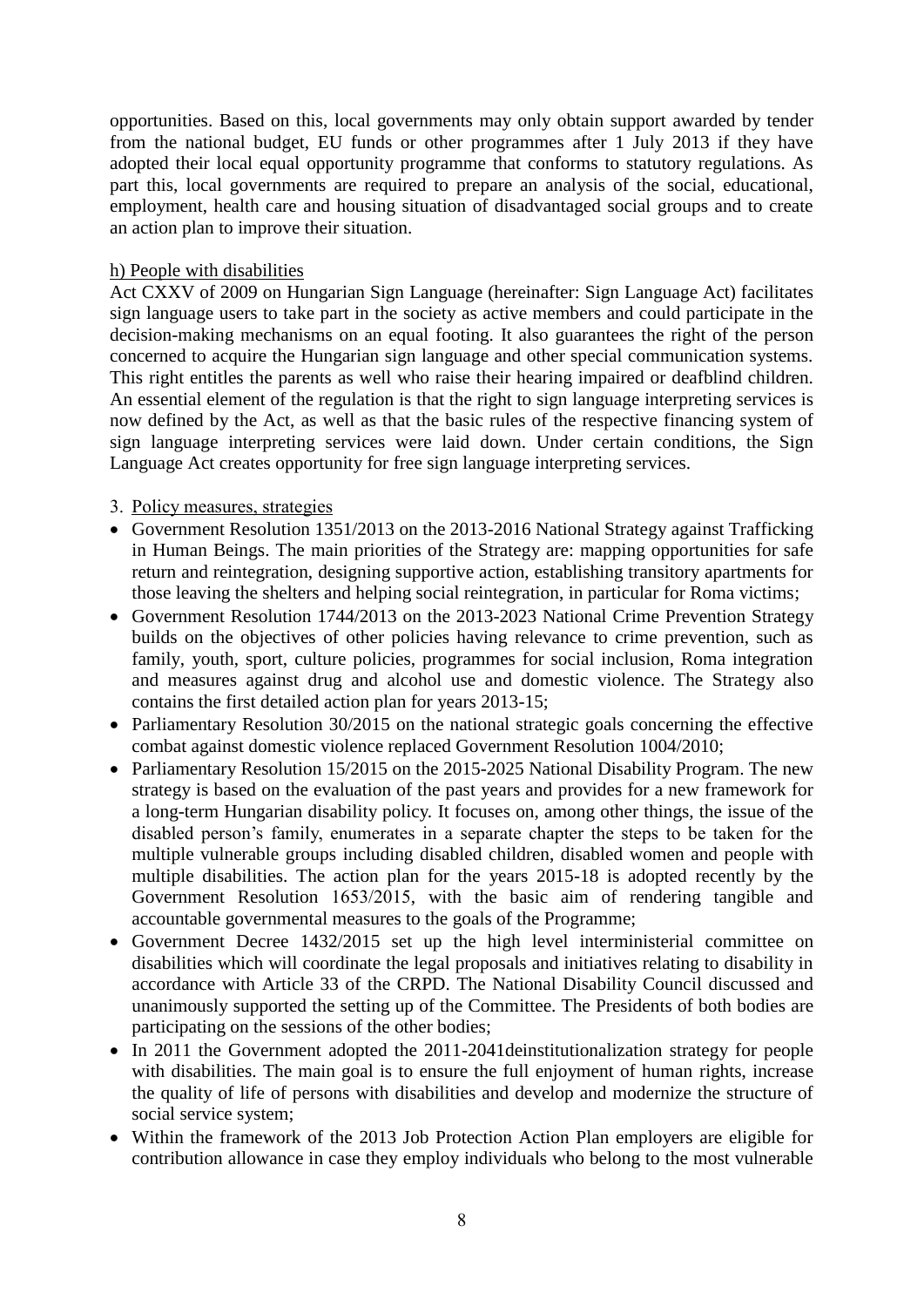groups: individuals above the age of 55 or under the age of 25, women with young children, long-term unemployed;

- Government Resolution 1603/2014 on the National Strategy of Preventing Early School Leaving (ESL) which aim to improve the quality of the education and training system and promote access to inclusive, quality mainstream education for all. Measures involved in the ESL Strategy serve preventing and tackling early-school leaving, improving students' skills and competences, improving the rate of school success, fostering smooth labour market transition and employability.
- 2011-2020 National Social Inclusion Strategy determines the medium-term challenges and targets of the social and labour market integration of the Roma, as well as the necessary measures. Hungary sent its Strategy as the first one to the European Commission. The Strategy lays down an immediate Action Plan, assigns long term tasks and systemizes all those areas and actors which deal with inclusion policies. Main programs: Methodological support of Roma inclusion, Support for cooperation of district centre local governments to promote regional cooperation in the convergence regions, Supporting training embedded in employment of Roma people in the social and child welfare system, To support motivation trainings and support services to increase the labour market opportunities of disadvantaged groups, Development of lifestyle competences of the most disadvantaged groups, Complex settlement program, Supporting the equality-based development of public education institutions, Second Chance program, Study Hall Programs, Support for further learning initiatives, Multifunctional Minority - Roma Methodological, Education and Cultural Centre, The development community services' infrastructure in micro regions, Social land program. Results of the Strategy in 2014: program for employment (67.404 Roma people), competence developing program (32.721 Roma people), education program for adults (42.979 Roma people), high-school graduation program (36.922 Roma people between 2011-2014). Funds to support Roma civil society ("Út az érettségihez", "Út a középiskolába", "Arany János Tehetséggondozó" programs): support for operation of organizations - 121 winning Roma organisations received HUF 31.7 million, support for nationality culture initiatives - 148 winning Roma organisations received HUF 24.4 million, support for nationality heritage camps - 25 winning Roma organisations received HUF 9 million.
- In order to facilitate access to the labour market, decentralised employment programmes, Social Renewal Operational Programme and public employment programmes have been launched. Living allowance is given to those participating in EU-funded training programs. Moreover, support programmes were also started with the contribution of the National Public Foundation for Employment.

### 4. Clustered list of recommendations received during the 2011 UPR of Hungary

During its first UPR Hungary received 148 recommendations, out of which it accepted 122 and rejected 26. The list indicates the Governments' own assessment on the implementation status of the recommendations: Y – implemented or being implemented,  $\overrightarrow{P}$  – partially implemented and  $N - not$  yet implemented.

| 94.9  | Engage with the UN, the OSCE and the CoE to ensure that their concerns about the    |
|-------|-------------------------------------------------------------------------------------|
|       | media law are accommodated                                                          |
| 94.89 | Ensure that the recently enacted media laws are implemented in full respect for the |
|       | right to freedom of opinion and expression                                          |
| 94.90 | Comply fully with its obligations and commitments related to freedom of expression, |

### **1. Media, freedom of expression**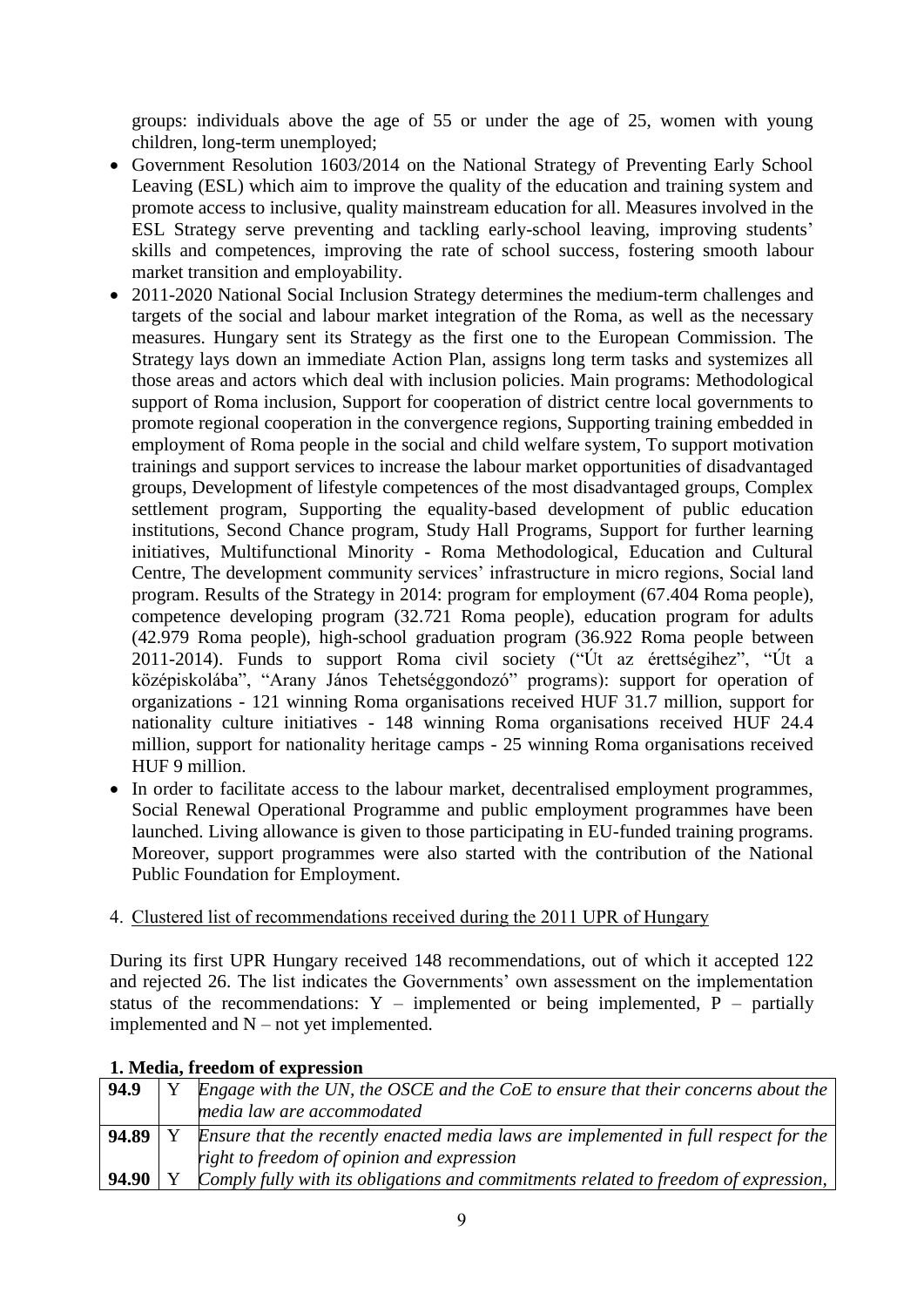|       | including for members of the press                                                                                                                                           |
|-------|------------------------------------------------------------------------------------------------------------------------------------------------------------------------------|
| 95.21 | Monitor the functioning of media regulatory bodies and the application of penalties<br>to ensure they remain separated from outside influence                                |
| 95.6  | Y Introduce additional measures to ensure that the new Media Act complies with<br>regional and international human rights standards                                          |
| 95.7  | Look into the current regulatory framework so as to remove parts of the legislation<br>that may challenge freedom of speech and independence of the press and other<br>media |
| 95.8  | Reconsider legislation and laws in connection with freedom of opinion and<br>expression and general freedoms                                                                 |

### **2. Ratifications, international cooperation in the field of human rights**

| 94.1  | Y            | Continue the process of ratifying the OP-CAT                                         |
|-------|--------------|--------------------------------------------------------------------------------------|
| 94.2  | Y            | Consider ratifying OP-CAT                                                            |
| 94.3  | Y            | Ratify OP-CAT                                                                        |
| 94.4  | Y            | Proceed with the ratification of the OP-CAT without delay                            |
| 94.5  | $\mathbf{P}$ | Sign and ratify OP-CAT and the CED and declare to accept the competence of the       |
|       |              | Committee against Enforced Disappearances provided for in articles 31 and 32 of      |
|       |              | the Convention                                                                       |
| 94.6  | Y            | Study the possibility of becoming a party to the CED                                 |
| 94.7  | $\mathbf N$  | Sign and ratify the CED                                                              |
| 95.1  | P            | Ratify the main UN human rights instruments, particularly the ICRMW, OP-CAT          |
|       |              | and CED;                                                                             |
| 95.3  | Y            | Consider the progressive ratification of pending human rights international treaties |
| 94.15 | Y            | Ensure that legislation introduced giving effect to the new Constitution complies    |
|       |              | with Hungary's international human rights obligations                                |
| 94.34 | Y            | Issue a standing invitation to human rights special procedures                       |
| 94.35 | Y            | Continuity of the standing invitation for mandate holders of human rights special    |
|       |              | procedures                                                                           |
| 94.36 | P            | Eliminate the backlog of reports to the human rights treaty bodies and the           |
|       |              | responses to thematic questionnaires of HRC special procedures                       |
| 96.1  | $\mathbf N$  | Consider becoming a party to the ICRMW                                               |
| 96.2  | N            | Study the possibility to become a party to the ICRMW                                 |
| 96.3  | N            | Ratify the ICRMW                                                                     |
| 96.4  | $\mathbf N$  | Accede to the ICRMW as a fundamental step in the protection of human rights          |
| 96.5  | N            | Accede to the ICRMW in accordance with recommendation 1737 of 17 March 2006          |
|       |              | of the Parliamentary Assembly of the Council of Europe                               |
| 95.2  | N            | Sign and ratify the OP-ICESCR                                                        |

# **3. Human rights infrastructure including national human rights institutions**

| 94.17     | Consider establishing at the earliest a national human rights institution in full |
|-----------|-----------------------------------------------------------------------------------|
|           | compliance with the Paris Principles                                              |
| $94.18$ Y | Consider the possibility of establishing a national human rights institution in   |
|           | conformity with international standards                                           |
| 94.19     | Consider establishing a national human rights institution in accordance with the  |
|           | <b>Paris Principles</b>                                                           |
| $94.20$ Y | Consider the possibility of establishing a national human rights institution in   |
|           | conformity with the Paris Principles                                              |
| 94.21     | Establish an independent national human rights institution in accordance with the |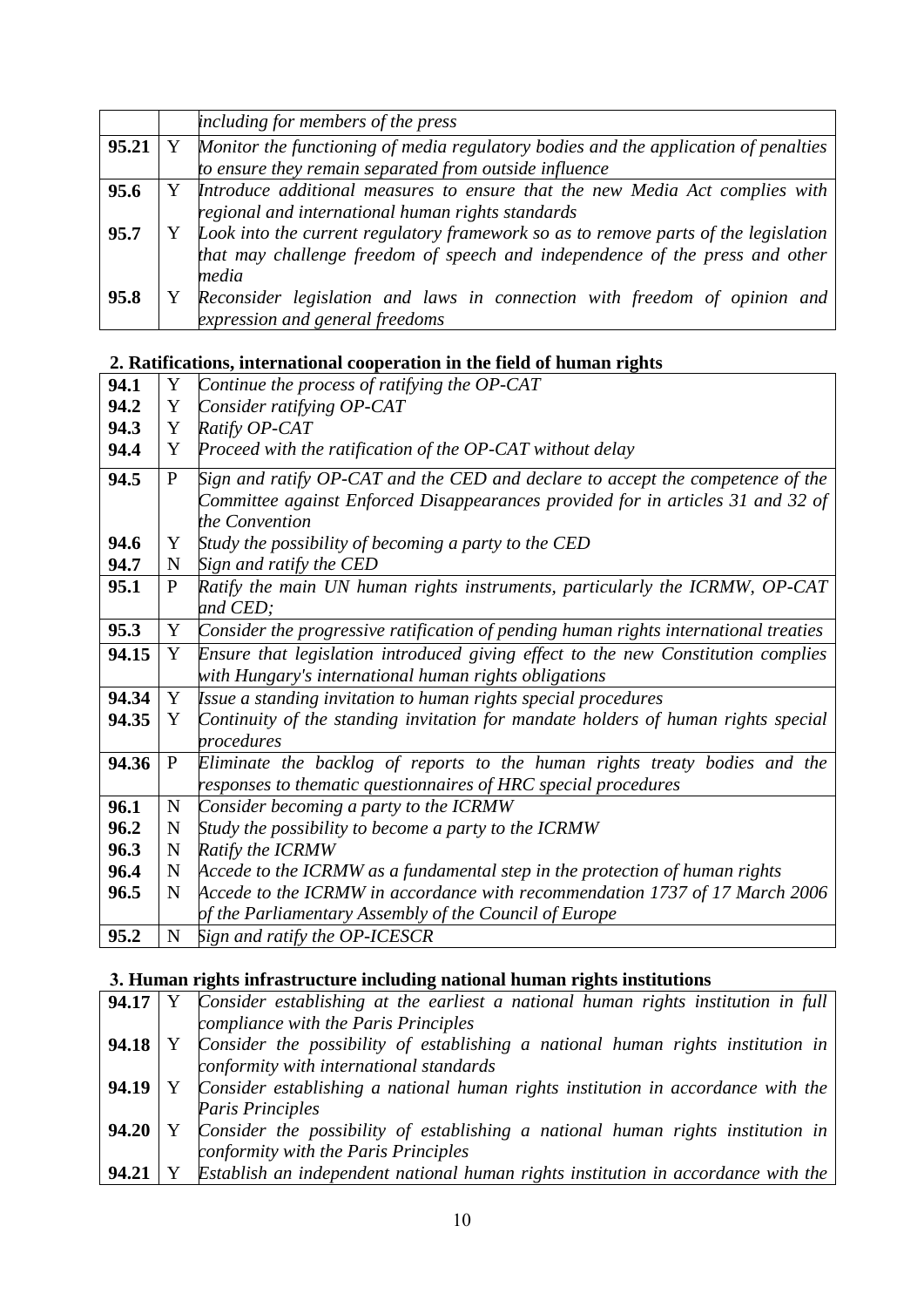|       |   | Paris Principles                                                                      |
|-------|---|---------------------------------------------------------------------------------------|
| 94.22 | Y | Establish a national human rights institution in conformity with the Paris Principles |
|       |   | Establish a national human rights institution in conformity with the Paris Principles |
| 94.23 | Y | Establish the national human rights institution in accordance with the Paris          |
|       |   | Principles                                                                            |
| 94.24 |   | Establish a national human rights institution that is fully compliant with the Paris  |
|       |   | Principles                                                                            |
| 94.25 |   | Take all necessary measures to establish a national human rights institution          |
|       |   | according to the Paris Principles                                                     |
| 94.26 |   | Develop its national human rights institution to fully adapt it to the Paris          |
|       |   | Principles, with a legal mandate which is clear and as broad as possible, and with    |
| 94.27 |   | sufficient financial resources                                                        |
|       |   |                                                                                       |

# **4. Cooperation with the civil society on the advancement of human rights**

| 94.28 |              | Examine the possibility of initiating an assessment of all existing mechanisms for |
|-------|--------------|------------------------------------------------------------------------------------|
|       |              | the promotion and protection of human rights with a view to strengthening them as  |
|       |              | needed                                                                             |
| 94.32 | Y            | Take steps for further promotion and protection of the human rights in the country |
| 94.33 | Y            | Continue to engage civil society in the process of implementation of UPR           |
|       |              | recommendations                                                                    |
| 94.37 | P            | Continue to closely consult with civil society in implementing the recommendations |
|       |              | made during the UPR                                                                |
| 95.15 |              | Establish a comprehensive human rights framework upon which to develop more        |
|       |              | coordinated and effective policy measures and strategies for promoting human       |
|       |              | rights and that such a framework includes initiatives to set up a national human   |
|       |              | rights institutions in line with the Paris Principles                              |
| 95.17 | $\mathbf{P}$ | Establish a national human rights programme which fully<br>incorporates            |
|       |              | international instruments to which Hungary is a party                              |
| 95.18 |              | Elaborate a national human rights plan                                             |
|       |              |                                                                                    |

## **5. Families**

|  | <b>95.22</b> $\vert$ Y <b>I</b> ncrease financial and welfare support to families living in conditions of poverty so |
|--|----------------------------------------------------------------------------------------------------------------------|
|  | that families living in a situation of poverty can raise their children with adequate                                |
|  | amenities as required for healthy upbringing of those children                                                       |

## **6. Women, gender equality**

| 94.10   | Strengthen its current laws and continue robust implementation of the Equal                                                                                                                                                                                                                                                 |
|---------|-----------------------------------------------------------------------------------------------------------------------------------------------------------------------------------------------------------------------------------------------------------------------------------------------------------------------------|
|         | Treatment Law to ensure equality for women, including with regard to employment                                                                                                                                                                                                                                             |
|         | and educational opportunities, as well as ensuring access to the judicial system to                                                                                                                                                                                                                                         |
|         | address domestic violence, rape and sexual harassment                                                                                                                                                                                                                                                                       |
| 94.38 P | Eliminate discrimination against women                                                                                                                                                                                                                                                                                      |
| 94.39   | Implement the necessary measures to guarantee gender equality in law and in<br>practice in conformity with international human rights standards                                                                                                                                                                             |
| 94.41   | Intensify efforts to combat all forms of discrimination to make effective the equality<br>of opportunities and treatment among all inhabitants in its territory, with particular<br>care and attention to women and children who are in the situation of more<br>vulnerability, such as those who belong to the Roma people |
| 95.9    | Incorporate in its national legislation a definition of discrimination against women<br>that is consistent with the CEDAW                                                                                                                                                                                                   |
| 95.16   | Elevate the status of the national machinery for the advancement of women,                                                                                                                                                                                                                                                  |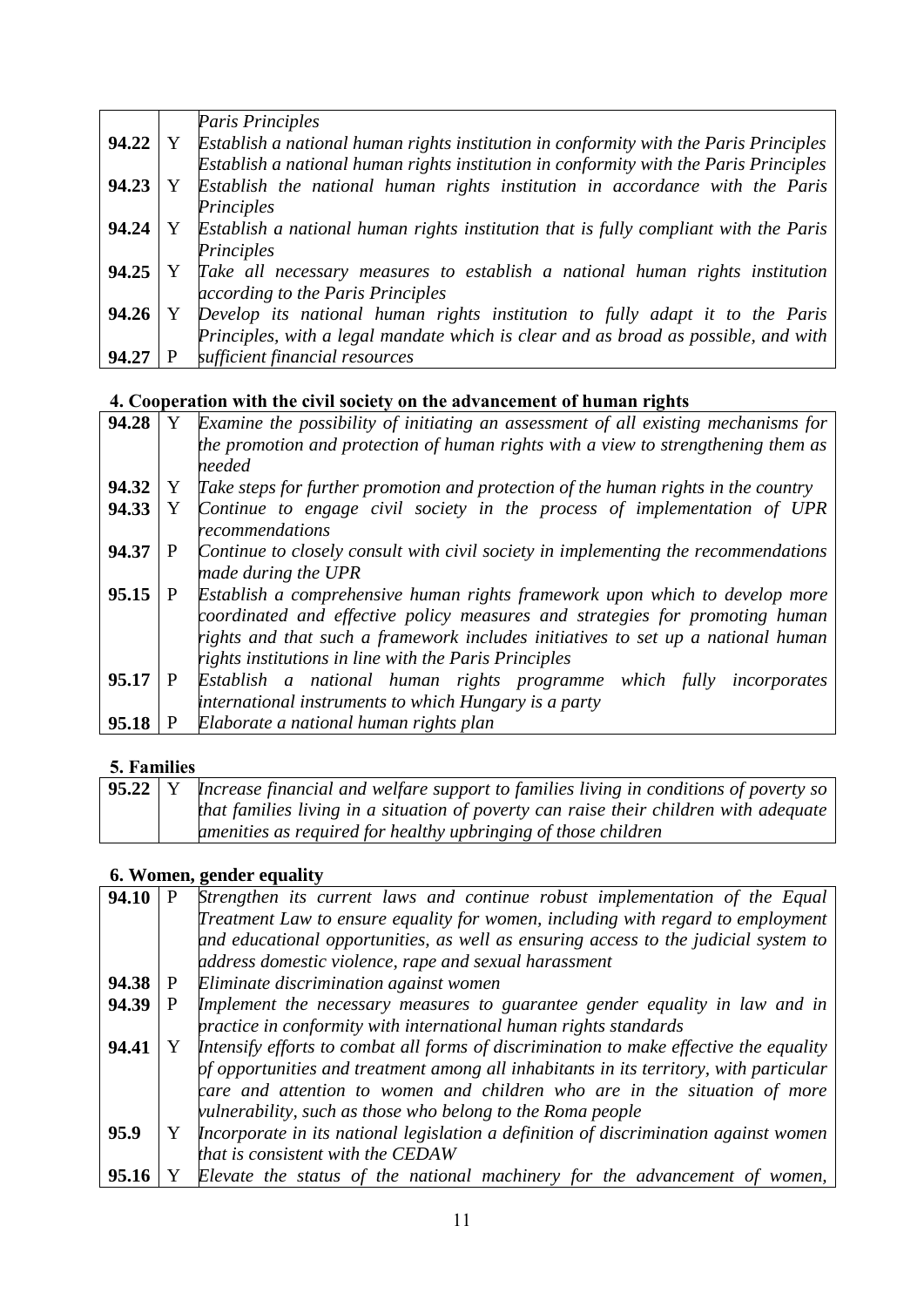|       |              | strengthen its mandate, provide the necessary human and financial resources to           |
|-------|--------------|------------------------------------------------------------------------------------------|
|       |              | endow it with sufficient authority and decision-making power for coordinating            |
|       |              | effectively the Government's work to promote gender equality                             |
| 94.11 | Y            | Consider adopting a comprehensive gender equality law that encompasses a                 |
|       |              | definition of discrimination against women in accordance with the CEDAW and              |
|       |              | prohibits domestic violence and spousal rape                                             |
| 94.14 | Y            | Adopt legislation that prohibits domestic violence and marital rape                      |
| 94.66 | Y            | Take measures to ensure the protection of the rights of victims of domestic violence     |
|       |              | and spousal rape                                                                         |
| 94.67 | Y            | Continue the work for enhanced protection for victims of domestic violence and           |
|       |              | take measures with a focus on prevention and accountability in regards to domestic       |
|       |              | violence                                                                                 |
| 95.10 | $\mathbf{P}$ | Draft and implement a fully comprehensive law on gender equality and a law on            |
|       |              | combating gender violence                                                                |
| 95.11 | $\mathbf P$  | Adopt a comprehensive gender equality law that contains a definition of                  |
|       |              | discrimination against women in accordance with CEDAW                                    |
| 95.12 | Y            | Establish legislation to fill the legislative gap of a lack of specific legal provisions |
|       |              | to prohibit domestic violence and marital rape                                           |
| 95.13 | Y            | Take measures towards adopting specific legislation prohibiting domestic violence        |
|       |              | and spousal rape                                                                         |
| 95.14 | Y            | Reconsider the relevant provisions of the new Constitution in order to ensure            |
|       |              | keeping access to abortion as a safe and legal option, and to ensure that the same       |
|       |              | protection and rights apply to every person regardless of their sexual orientation       |
| 95.20 | Y            | Elaborate a specific law on domestic violence against women                              |
| 94.42 | Y            | Take steps to bring about a change in attitudes with a view to eliminating deep-         |
|       |              | rooted stereotypes regarding the roles and responsibilities of women and men in the      |
|       |              | family and in society, which are reflected in women's educational choice, their          |
|       |              | situation in the labour market and their underrepresentation in political and public     |
|       |              | life and decision making positions                                                       |
| 94.92 | P            | Take the necessary measures to remedy the low participation of women in public           |
|       |              | and political life                                                                       |
| 94.98 | $\mathbf{P}$ | Take effective measures to ensure equal access of women to the labour market and         |
|       |              | to narrow and ultimately close the wage gap between men and women                        |

## **7. Children**

| 94.56 | P | Take all appropriate measures to protect children effectively from being exposed to    |
|-------|---|----------------------------------------------------------------------------------------|
|       |   | violence, racism and pornography through mobile technology, video movies, games        |
|       |   | and other technologies, including the Internet                                         |
| 94.76 | Y | Ensure, in line with the recommendation of the Committee on the Rights of Child,       |
|       |   | the implementation in practice the prohibition of corporal punishment in schools       |
| 94.78 | Y | Take measures, including disciplinary measures, to bring to the attention of those     |
|       |   | working in the educational system, in particular teachers, their obligation to refrain |
|       |   | from corporal punishment                                                               |
| 94.79 | Y | Adopt measures, including disciplinary measures, in order to raise the awareness of    |
|       |   | professionals of the education system, in particular teachers, on their obligation of  |
|       |   | abstaining from resorting to corporal punishment                                       |
| 94.77 | Y | Bring fully its system of juvenile justice into line with the CRC and ensure that      |
|       |   | detention of children under 18 should be separated from adults                         |
| 94.87 |   | Bring the juvenile justice system fully in line with the relevant conventions and      |
|       |   | <b>United Nations standards</b>                                                        |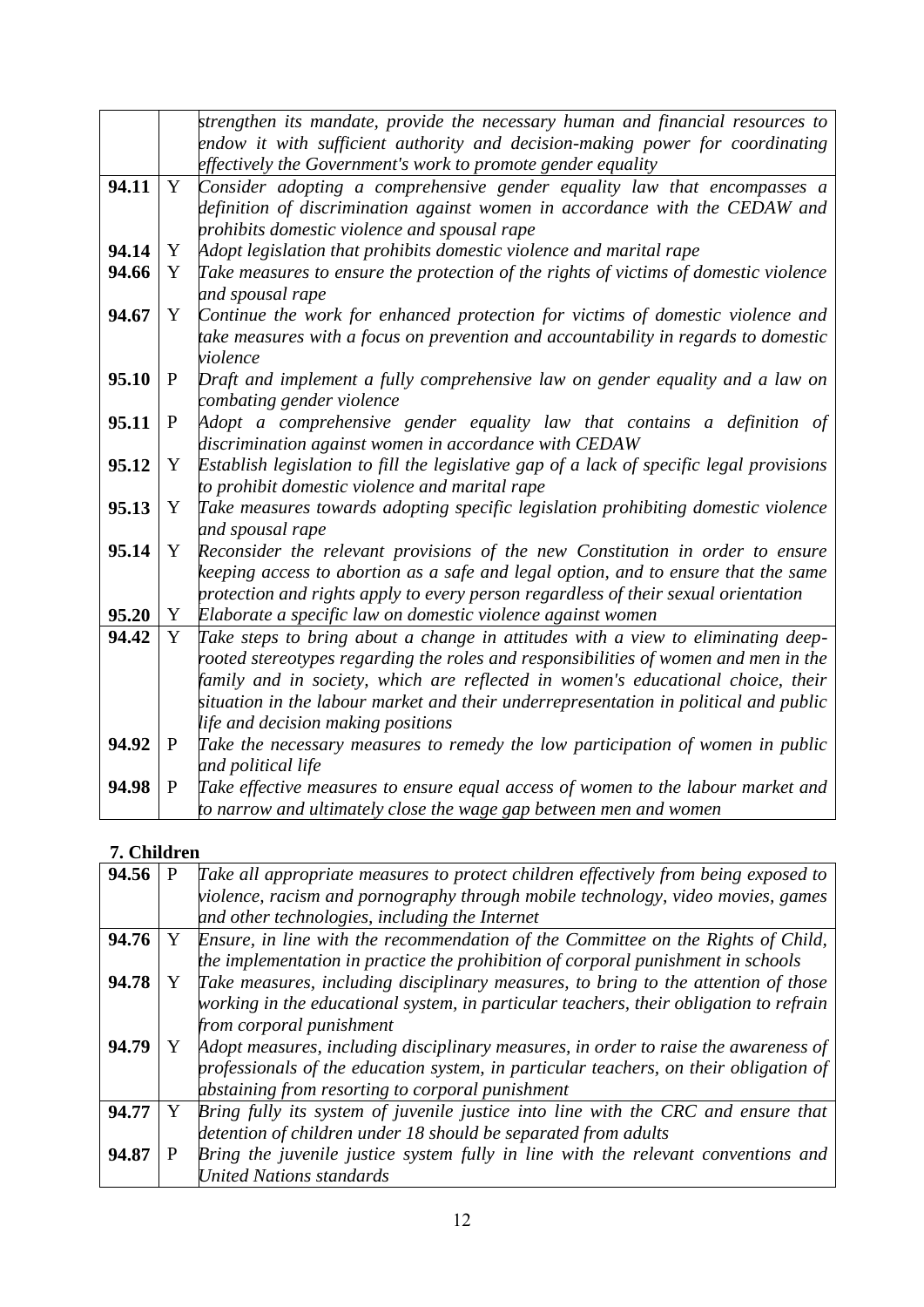## **8. Persons with disabilities**

| 94.59   P | Implement the necessary measures to fulfil CRPD so there may be full realization of      |
|-----------|------------------------------------------------------------------------------------------|
|           | the rights of this important segment of the population                                   |
| 94.91     | Ensure that the restriction of some right, such as the right to vote for people with     |
|           | disabilities, is carried out with all the due guarantees and in line with the provisions |
|           | of the Convention                                                                        |
| 94.97     | Continue its efforts to ensure that children with disabilities exercise their right to   |
|           | education to the fullest extent possible and facilitate their integration into the       |
|           | general education system                                                                 |

## **9. Sexual orientation and gender identity**

| 94.13 | Strengthen hate crimes laws to protect against violence motivated by gender                                 |
|-------|-------------------------------------------------------------------------------------------------------------|
|       | dentity, sexual orientation and intolerance, and implement public awareness                                 |
|       | campaigns to include law enforcement officials and to combat intolerance                                    |
| 94.30 | Introduce the necessary measures to ensure full respect for the rights of persons                           |
|       | with disabilities and women, as well as persons with a different sexual orientation                         |
|       | <b>94.52</b>   Y $\Box$ Confirm its commitment to equality and non-discrimination by explicitly prohibiting |
|       | any discrimination on grounds of sexual orientation and gender identity                                     |
| 94.12 | Ensure that the cardinal laws, resulting from the new Fundamental Law, do not                               |
|       | contain provisions that discriminate against people with disabilities, women and                            |
|       | <b>LGBT</b> people                                                                                          |

## **10. Prison conditions, ill-treatment, death penalty, torture**

| 95.4  | N | Specify the prohibition of the death penalty in a future organic law              |
|-------|---|-----------------------------------------------------------------------------------|
| 95.5  | Y | Amend the Criminal Code $(CC)$ with a view to including all elements of the       |
|       |   | definition of torture as provided for in article $1$ of $CAT$                     |
| 94.65 |   | Implement the recently adopted United Nations rules of treatment of women         |
|       |   | prisoners and non-custodial measures from women offenders, otherwise known as     |
|       |   | Bangkok rules, to ensure that special needs of women in prisons or in custody are |
|       |   | appropriately addressed                                                           |
| 94.80 |   | Y Adopt practical and legislative measures to ensure impartial and effective      |
|       |   | investigation of cases of ill-treatment by law enforcement bodies                 |
| 94.88 |   | Adopt a programme to safeguard the rights of victims of torture and ill-treatment |
| 94.63 |   | Improve the treatment of prisoners and prison conditions                          |
| 94.64 |   | Continue its efforts to combat overcrowding of prisons in order to facilitate the |
|       |   | successful reinsertion into society of previously convicted persons               |

### **11. Racism, Roma issues, hate crimes**

| 94.8  | Y Continue to revise the criminal law to bring it fully in line with relevant        |
|-------|--------------------------------------------------------------------------------------|
|       | international and regional obligations and in particular to ensure the protection of |
|       | national, ethnic, religious or linguistic minorities                                 |
| 94.29 | Y Establish as soon as possible a plan of action to prevent racist attacks, so that  |
|       | members of vulnerable groups, including Roma, can live in safety and dignity         |
| 94.45 | Y Continue to take necessary measures to combat racism and hate crimes               |
| 94.46 | Y Take effective measures to curb racial hatred and discrimination against the Roma  |
|       | population                                                                           |
| 94.47 | Y Take concrete measures to prevent and combat violence against members of other     |
|       | minorities and vulnerable groups, especially racially motivated hate crimes against  |
|       | and discrimination of the Roma and to promote their integration into society         |
| 94.53 | Make efforts to actively combat homophobic, anti-Semitic and anti- Roma rhetoric,    |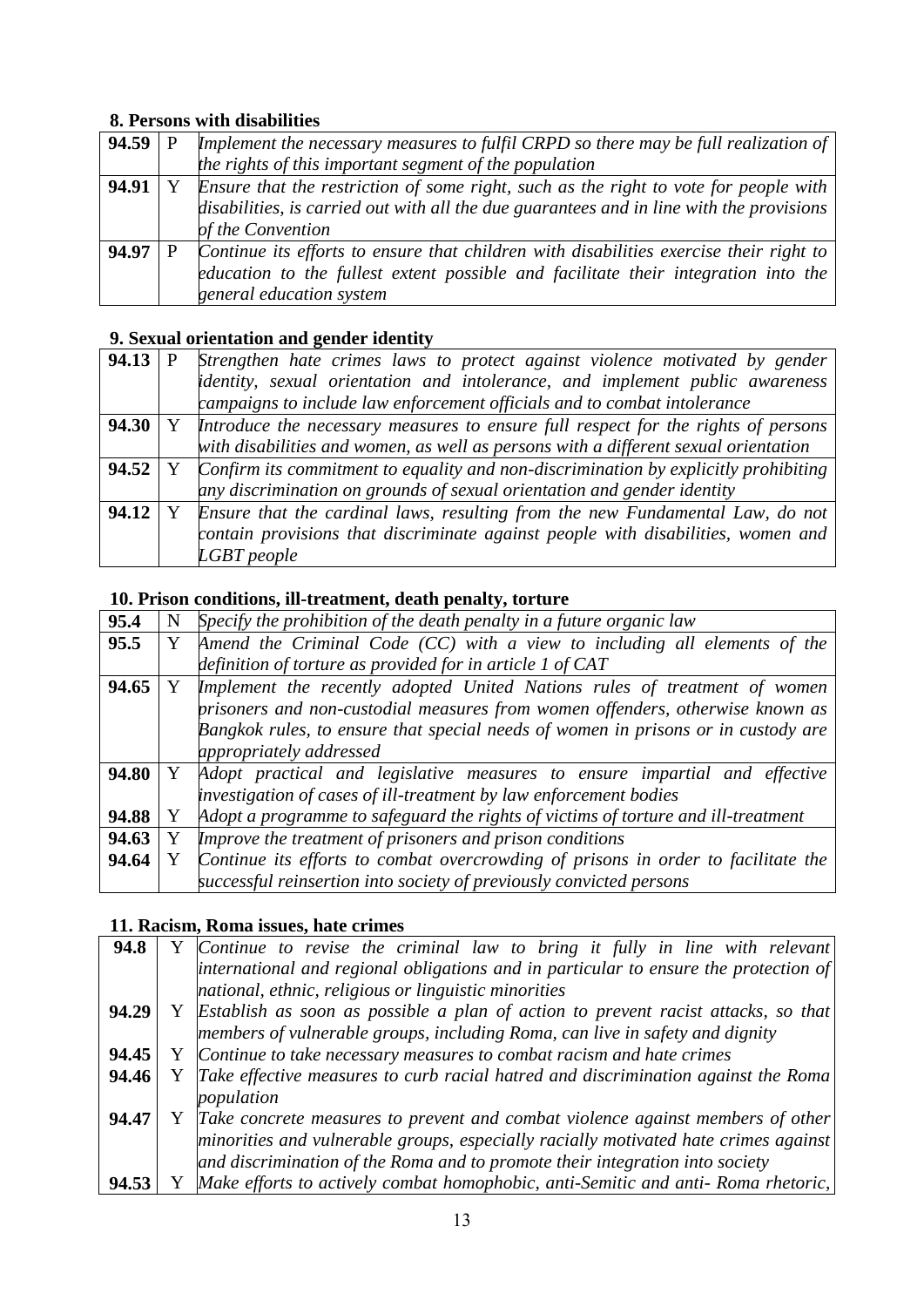|        |              | including by ensuring law enforcement and judicial authorities are made aware of       |
|--------|--------------|----------------------------------------------------------------------------------------|
|        |              | guidelines on identifying and investigating racially motivated crime                   |
| 94.54  | Y            | Strengthen the implementation of non-discrimination and hate crime legislation by      |
|        |              | continuing to monitor incidents, by ensuring that racially motivated violence is fully |
|        |              | and effectively investigated, and by implementing measures to encourage Roma and       |
|        |              | other victims to report hate crimes and to ensure their protection from reprisal       |
|        |              | when they do                                                                           |
| 94.55  | P            | Continue its efforts to achieve full social integration of minorities, especially the  |
|        |              | Roma and take urgent measures to combat and prevent racist incidents and hate          |
|        |              | crimes                                                                                 |
| 94.57  | P            |                                                                                        |
|        |              | Prevent violence against Roma women and girls, including their harassment at           |
|        |              | school, and fill the gaps in Roma women's formal education                             |
| 94.58  | Y            | Strengthen measures to prevent, combat and sanction inequality, discrimination and     |
|        |              | racially motivated violence                                                            |
| 94.61  | $\mathbf{P}$ | Ensure that the members of the Roma community, but also of other vulnerable            |
|        |              | groups, are protected from violence and attacks                                        |
| 94.62  | $\mathbf{P}$ | Ensure that members of the Roma community, and members of other vulnerable             |
|        |              | groups, are protected from violence and attack, including when these groups wish to    |
|        |              | assembly, hold events or organize demonstrations                                       |
| 94.81  | P            | Ensure that racially motivated violence and other hate crimes are fully and            |
|        |              | effectively investigated and that those responsible are prosecuted under the laws      |
|        |              | providing for sanctions which reflect the gravity of the human rights abuses           |
| 94.82  | Y            | Introduce professional training, capacity-building and cooperation for law             |
|        |              | enforcement and judicial authorities to identify and address racially motivated        |
|        |              | crimes                                                                                 |
| 94.83  | $\mathbf{P}$ | Ensure that victims of hate crimes have access to assistance and protection,           |
|        |              | including counselling and legal assistance                                             |
| 94.84  | P            | Ensure adequate training for the police and judiciary to promptly and effectively      |
|        |              | deal with hate crimes                                                                  |
| 94.85  | P            | Ensure training for police officers, prosecutors and judges in order to ensure that    |
|        |              | they can recognize, investigate and prosecute hate crimes                              |
| 94.86  | $\mathbf{P}$ | Work with the Roma self-governments, NGOs and human rights organizations to            |
|        |              | implement measures to encourage Roma and other victims to report hate crimes           |
|        |              | and, when they do, to protect them from reprisals                                      |
| 94.107 | $\mathbf{P}$ | Take further measures to ensure that Roma people fully enjoy their human rights,       |
|        |              | including by preventing and combating discrimination and racially motivated            |
|        |              | crimes against Roma people                                                             |
| 95.19  | Y            | Establish and operate a country-wide system to monitor and record racist incidents     |
|        |              | and hate crimes                                                                        |
|        | Y            |                                                                                        |
| 94.50  |              | Introduce national measures to reduce school segregation and actively promote          |
|        |              | participation in society through education among the Roma community                    |
| 94.93  | P            | Take all necessary measures to promote equality in education in favour of all          |
|        |              | members of minority groups, especially Roma children                                   |
| 94.94  | Y            | Take measures to guarantee the right to equal education for Roma children              |
| 94.95  | $\mathbf{P}$ | Commit to improving school results of Roma pupils by 2015                              |
| 94.96  | Y            | Aim to eliminate segregated education, which is not based on strict individual         |
|        |              | assessment, and draft a national strategy for the introduction of an inclusive         |
|        |              | education                                                                              |
| 94.40  | Y            | Adopt measures to combat discrimination and promote equal economic and social          |
|        |              | opportunities for disadvantaged and marginalized individuals and groups                |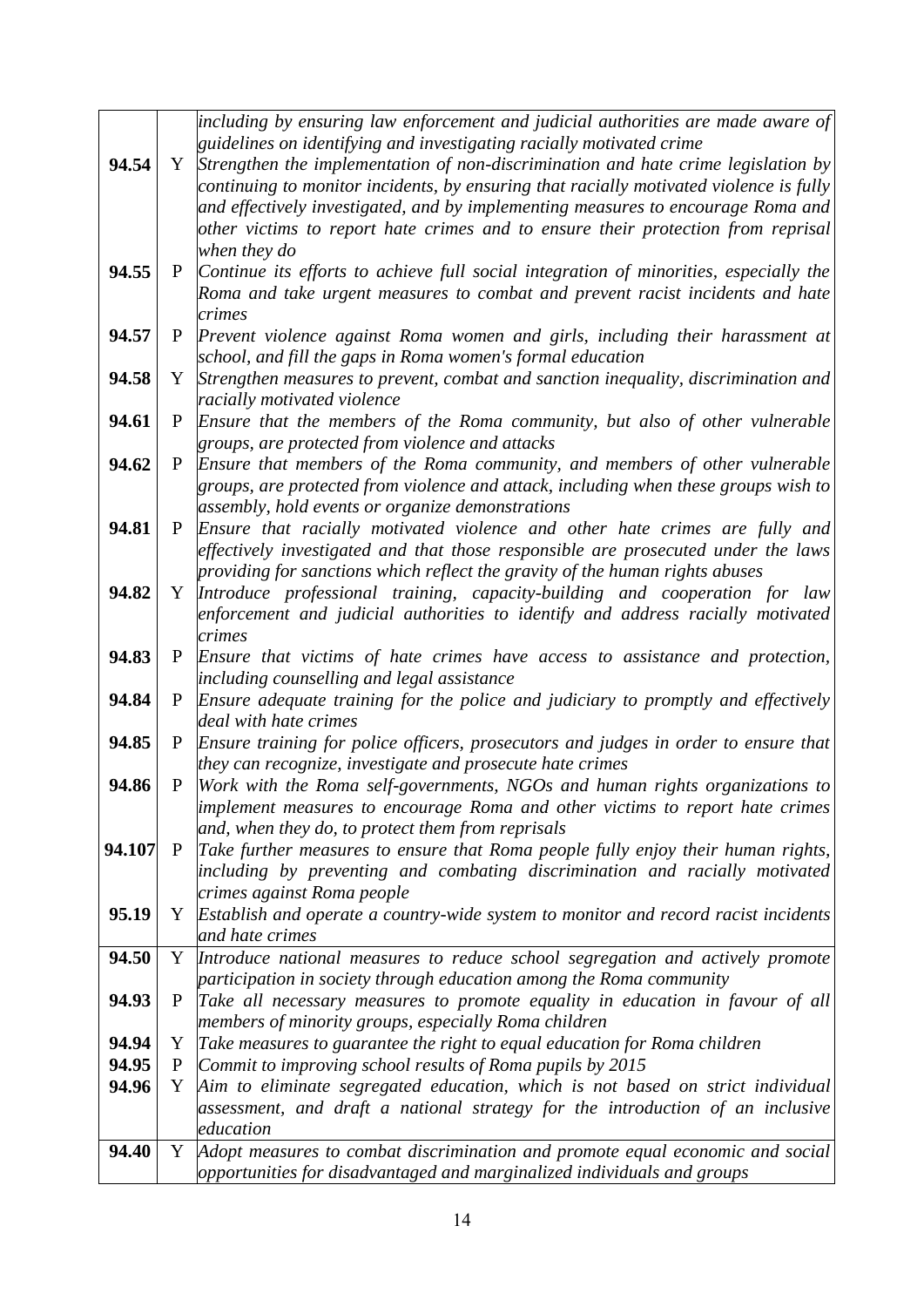| 94.44  |              | Y Intensify measures to tackle extremism and discrimination against religious and          |
|--------|--------------|--------------------------------------------------------------------------------------------|
|        |              | ethnic minority groups, including the Roma people                                          |
| 94.48  | Y            | Strengthen measures directed towards the protection from discrimination and                |
|        |              | further integration of the Roma                                                            |
| 94.49  | P            | Take concrete and stern action to ensure equal treatment for all in the society, in        |
|        |              | particular to remove de facto discrimination against Roma people                           |
| 94.51  | P            | Take further efforts aimed at broad social inclusion, in particular in the labour          |
|        |              | market, of Roma populations                                                                |
| 94.60  | Y            | Continue to be committed, via its Equal Treatment Authority, to implement and train        |
|        |              | its citizens as regards to equal treatment for all, and to eradicate violence and          |
|        |              | discrimination against women and offer greater protection and equal opportunities          |
|        |              | to the Roma community                                                                      |
| 94.99  | P            | Take the necessary measures to reduce the unemployment rate among Roma                     |
|        |              | minority in the public and private sectors, including if necessary taking affirmative      |
|        |              | actions                                                                                    |
| 94.100 | $\mathbf{P}$ | Investigate, and in the future prevent, cases mentioned by CESCR of the denied             |
|        |              | access of Roma to health services and their segregation in hospitals, including the        |
|        |              | existence of separate maternity wards for Roma women in some hospitals                     |
| 94.102 | Y            | Intensify the fight against prejudices towards minority groups, the Roma in                |
| 94.106 | Y            | particular<br>Place special emphasis on addressing the socio-economic disadvantages of the |
|        |              | Roma, particularly in the areas of employment, education, housing and access to            |
|        |              | health services. Segregation in school should be eliminated through both incentives        |
|        |              | and sufficient penalty in case of violation                                                |
| 94.108 | Y            | Increase public actions to allow the access to education, health, employment and           |
|        |              | decent housing for the Roma community, and put emphasis on combating violence              |
|        |              | against Roma women                                                                         |
| 94.109 | Y            | Support the integration of the Roma and other minorities in Government                     |
|        |              | institutions, by recruiting and promoting these minorities in the police, in the           |
|        |              | education sector and the public service                                                    |
| 94.110 | Y            | Strengthen its efforts to improve the social, political, living, and health conditions     |
|        |              | for Romani citizens through legal, administrative and socioeconomic means                  |

# **12. Protection of minorities**

| 94.16  |   | Y Take steps to ensure that the constitutional changes concerning minority rights will |
|--------|---|----------------------------------------------------------------------------------------|
|        |   | not entail lowered guarantees compared to the current legal framework                  |
| 94.43  |   | P Ensure the collection of necessary statistical data disaggregated by ethnicity and   |
|        |   | gender in order to measure, monitor, and remedy ethnic discrimination as proposed      |
|        |   | by the independent expert on minority issues                                           |
| 94.101 |   | Y Continue the implementation of the measures to effectively protect minorities        |
| 94.103 |   | Y Persevere in its policy of promotion and protection of the rights of minorities and  |
|        |   | vulnerable persons                                                                     |
| 94.104 |   | Y Ensure urgently, through stable and systematic funding, continued functioning of the |
|        |   | two bilingual Slovenian-Hungarian schools in Gornji Senik/Felsöszölnök and             |
|        |   | Stevanovic/Apátistvánfalva                                                             |
| 94.105 |   | Y Ensure stable and systematic funding for the media of the Slovenian minority in      |
|        |   | Hungary, namely for Radio Monoster/Szentgotthárd, the Porabje weekly and the           |
|        |   | Slovenian TV programme                                                                 |
| 95.23  | P | Reconcile policies related to ethnic Hungarians abroad with neighbouring countries     |
|        |   | primary responsibility for minority protection                                         |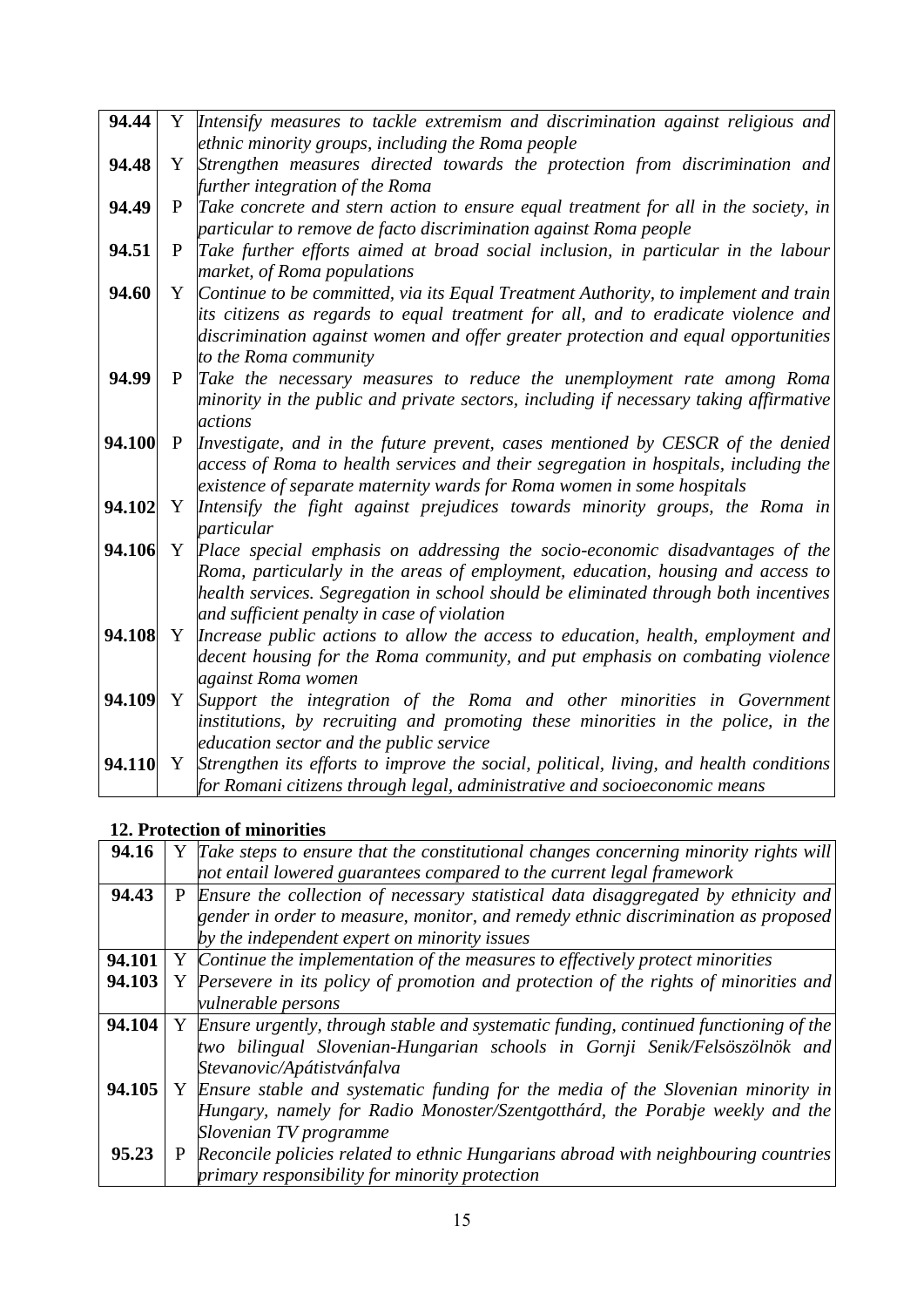| 95.24 | Y Implement fully the Agreement on Guaranteeing Special Rights of the Slovenian     |
|-------|-------------------------------------------------------------------------------------|
|       | Minority in the Republic of Hungary and the Hungarian National Community in the     |
|       | Republic of Slovenia and the recommendations of the mixed Slovenian-Hungarian       |
|       | Commission tasked with the monitoring of the implementation of the Agreement        |
| 96.6  | N In line with the recommendations of the CESCR, revoke the condition which         |
|       | requires a minority group to have lived in the county at least one hundred years in |
|       | order to be considered a national minority                                          |

## **13. Migrants, refugees and asylum-seekers**

| 94.31  |    | Y Establish and implement a comprehensive integration strategy for an early-stage   |
|--------|----|-------------------------------------------------------------------------------------|
|        |    | integration of migrants, refugees and asylum-seekers                                |
| 94.112 | Y  | Improve the living conditions of asylum-seekers                                     |
| 94.113 | Y  | Step up efforts directed towards the improvement of conditions and treatments of    |
|        |    | asylum-seekers and refugees                                                         |
| 94.111 | Y  | Proceed to forced expulsions only in strict compliance with international and       |
|        |    | regional standards                                                                  |
| 95.25  | Y  | Reduce to the minimum possible administrative detention of migrants, asylum-        |
|        |    | seekers and refugees, and only use it in exceptional cases                          |
| 95.26  | P. | Take all relevant measures to avoid prolongation of administrative detention of     |
|        |    | asylum-seekers during which the freedom of movement is considerably restricted      |
| 95.27  |    | Establish adequate mechanisms to identify potential asylum-seekers in border        |
|        |    | procedures, undertake measures aimed at avoiding prolongation of administrative     |
|        |    | detention of asylum-seekers and at improving the living conditions and treatment of |
|        |    | asylum-seekers and refugees                                                         |
| 95.28  |    | Y Recognize and guarantee the human rights of all foreigners, independent and       |
|        |    | regardless of their migratory status                                                |

### **14. Human trafficking**

| 94.68 |   | Y Rehabilitate and socially integrate women and girl victims of trafficking            |
|-------|---|----------------------------------------------------------------------------------------|
| 94.70 |   | Y Take further measures for the rehabilitation and social integration of women and     |
| 94.71 | Y | girls who are victims of trafficking                                                   |
| 94.72 | Y | Strengthen measures for the rehabilitation and social integration of women and         |
|       |   | girls victims of trafficking                                                           |
|       |   | Increase efforts to effectively prevent trafficking in women and girls for sexual      |
|       |   | exploitation and domestic servitude and take measures for rehabilitation and social    |
|       |   | integration of women and girls who are victims of trafficking                          |
| 94.69 | P | Investigate the causes of human trafficking and compile statistical data on the        |
|       |   | subject in order to find the most effective means to combat this phenomenon            |
| 94.75 | P | Adopt measures to collect disaggregated data on the phenomenon of human                |
|       |   | trafficking and adopt and implement policies to address it                             |
| 94.73 |   | Y Step up efforts to combat the trafficking in human beings, including the development |
|       |   | international cooperation with interested Governments, international                   |
|       |   | organizations and NGOs                                                                 |
| 94.74 | Y | Consider the question of toughening the criminal liability for trafficking in human    |
|       |   | beings                                                                                 |
|       |   |                                                                                        |

# **15. Development**

|  | $\mid$ 95.29 $\mid$ P $\mid$ Bring official development assistance (ODA) up to the internationally committed $\mid$ |
|--|---------------------------------------------------------------------------------------------------------------------|
|  | 0.7 per cent of $GDP$                                                                                               |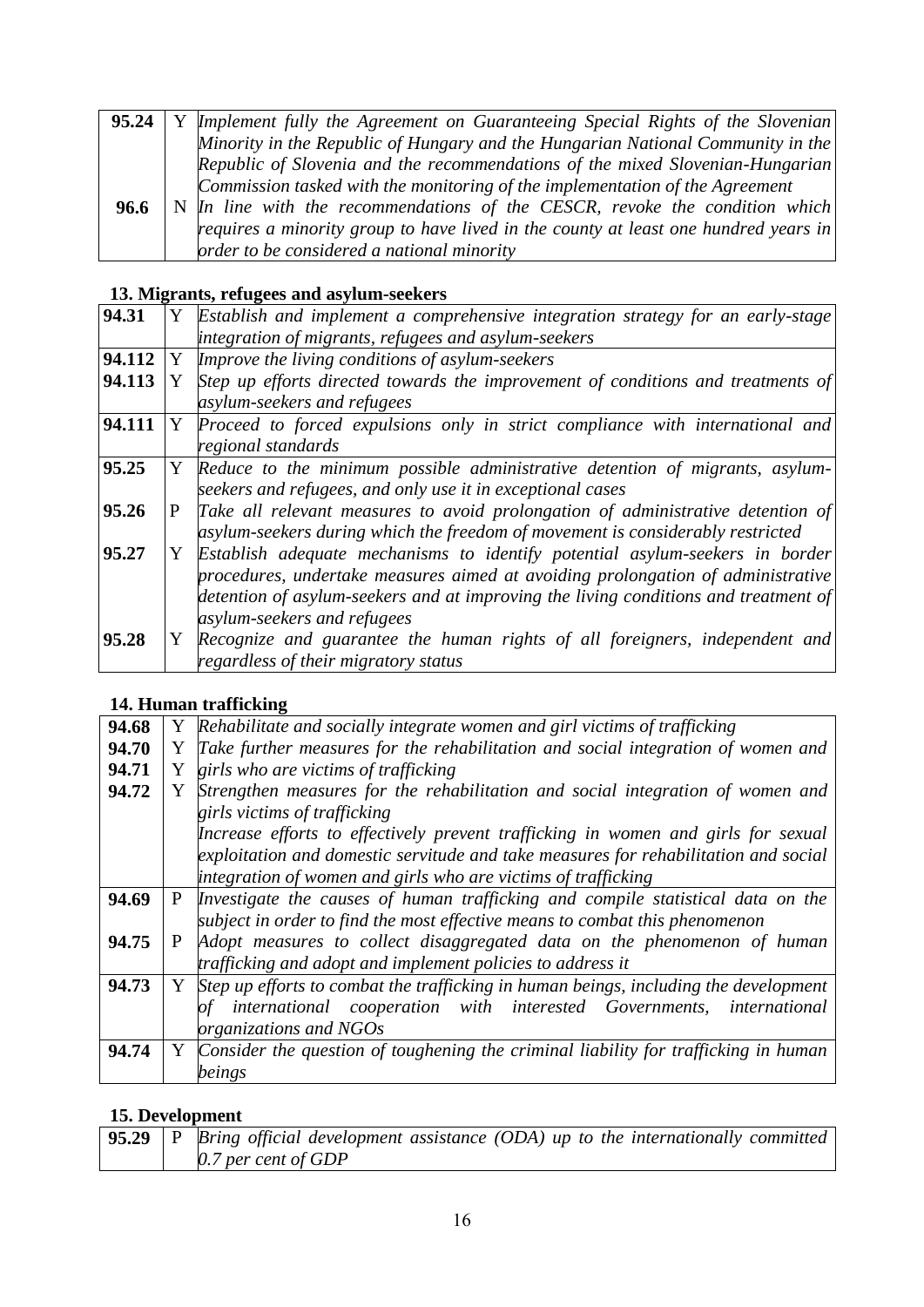### 5. Ratifications of human rights instruments

Since its first UPR Hungary has ratified the following human rights treaties: OP-CAT (as of 1 January 2015 the Ombudsman has been designated as the National Preventive Mechanism), the European Agreement on Regulations governing the Movement of Persons between Member States of the Council of Europe, Council of Europe Convention on Action Against Trafficking in Human Beings, Council of Europe Convention for the protection of children against sexual exploitation and sexual abuse (Lanzarote Convention) and the Maritime Labour Convention. It has signed, but not yet ratified the Convention on preventing and combating violence against women and domestic violence (Istanbul Convention). The 2014 Protocol to the Forced Labour Convention (1930) is currently going through the ratification process.

- 6. Information on the country visits of and on the communication with mandate holders of international human rights organisations
- Frank La Rue, UN Special Rapporteur on the promotion and protection of the right to freedom of opinion and expression visited Hungary twice in 2011 in connection with the new media law. He inquired in writing about the implementation of his recommendations in 2012;
- Githu Muigai, UN Special Rapporteur on contemporary forms of racism, racial discrimination, xenophobia and related intolerance visited Hungary in 2011 regarding the discrimination of the Roma and the Jews. His successor, Ruteere Mutuma inquired in writing about the implementation of Mr Muigai's recommendations in 2012;
- Magdalena Sepúlveda, UN Special Rapporteur on extreme poverty and human rights and Raquel Rolnik, UN Special Rapporteur on adequate housing as a component of the right to an adequate standard of living, and on the right to non-discrimination in this context inquired in writing in 2011 on the new legislation and measures regarding homeless;
- Gabriela Knaul, UN Special Rapporteur on the independence of judges and lawyers inquired regarding the new legislation on the status of judges in 2012 and 2013;
- Calin Georgescu, UN Special Rapporteur on the implications for human rights of the environmentally sound management and disposal of hazardous substances and wastes visited Hungary in 2012 regarding an industrial accident;
- Frank La Rue UN Special Rapporteur on the promotion and protection of the right to freedom of opinion and expression and Margaret Sekaggya UN Special Rapporteur on the situation of human rights defenders inquired about the situation of Mr Gábor Szőllősi in 2013;
- The UN Working Group on Arbitrary Detention visited Hungary in 2013;
- Maina Kiai, UN Special Rapporteur on the rights to freedom of peaceful assembly and of association and Michel Forst, UN Special Rapporteur on the situation of human rights defenders inquired about certain funds supporting NGOs in 2014;
- Francois Crépeau, UN Special Rapporteur on the human rights of migrants; Mutuma Ruteere, UN Special Rapporteur on contemporary forms of racism, racial discrimination, xenophobia and related intolerance; and Juan E. Méndez, Special Rapporteur on torture and other cruel, inhuman or degrading treatment or punishment inquired about the legislation and measures introduced regarding migrants;
- In addition the UN High Commissioner for Human Rights inquired three times the Government (2012 - new cardinal laws, 2013 – the Fundamental Law, 2014 – NGO funds)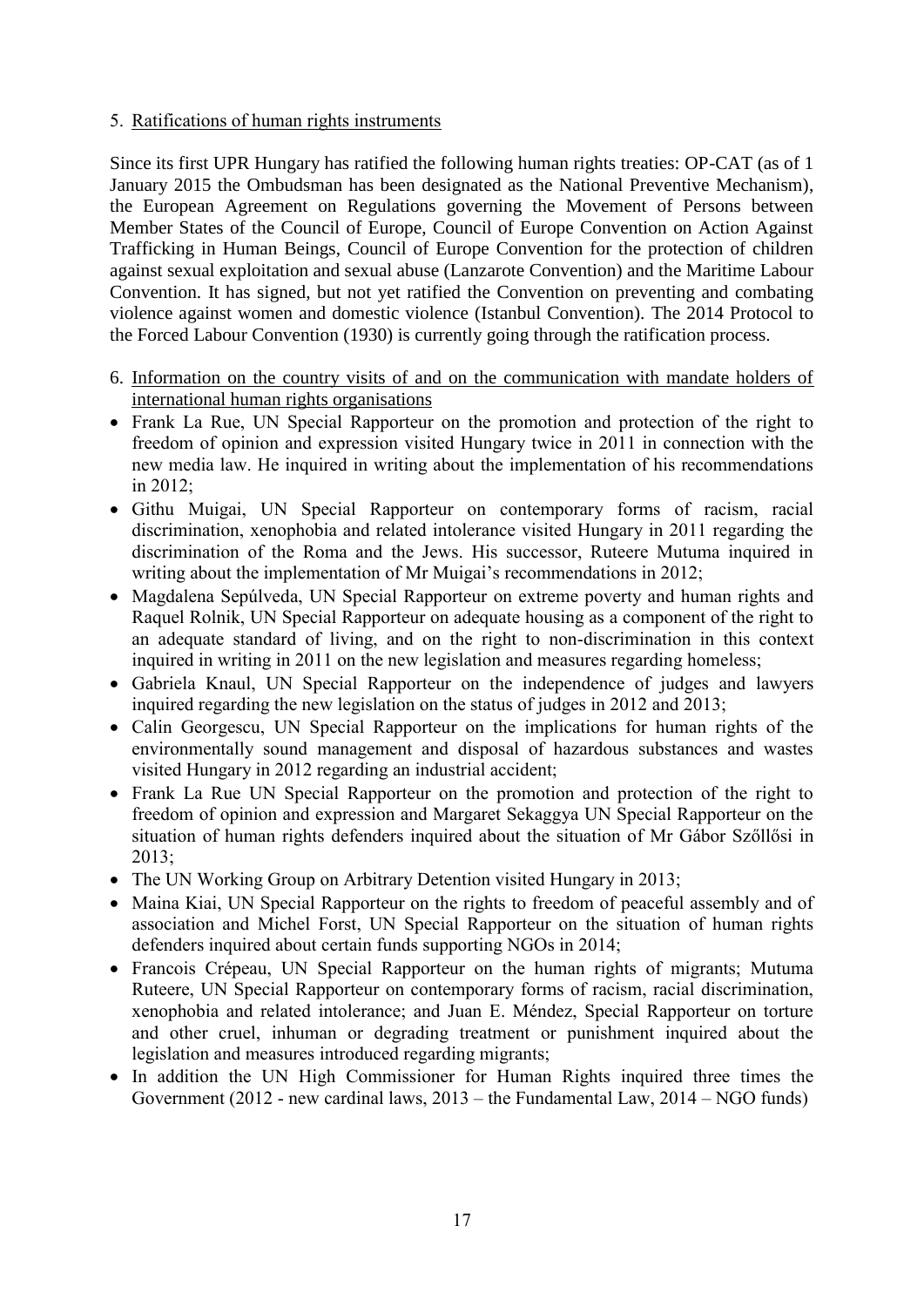The letters and the comprehensive responses by the Government can be found on the OHCHR's website<sup>1</sup>.

- 7. Specific information on procedures regarding hate crime cases compiled by the National Office for the Judiciary, the Supreme Prosecutor's Office, the Ministry of Justice and the Ministry of Interior
- The accused person posted various inter alia "Holokamu" labelled stickers on his car on several occasions. The accused, with "Holokamu" expression, insinuated that the Holocaust was not an established fact but he pleaded not-guilty saying that Judaism monopolize conception of Holocaust. The "Holokamu" labelled sticker was distinct and readable for anyone because he took part in road traffic continuously.
- On 2 July 2014, the Central District Court of Pest found the accused guilty due to continuously committed Public Denial of the Crimes of National Socialist or Communist Regimes and sentenced him to 1 year of imprisonment but the execution of imprisonment was suspended to 2 years. When imposing penalty, the Court considered the increase of hate crime type criminal offences. The judgement is not final yet.
- The police conducted an investigation regarding the crime of incitement against a community as defined by Section 332 point b) of Act C of 2012 on the Criminal Code. At 14 Kossuth square, Siklós, the patrols of the Siklós Police Station caught three men in the act of sticking racist posters inciting to hatred on poles. The posters contained the following pictures and captions:
	- one of the posters was showing a person wearing military uniform and holding a drawn sword in his right hand and grabbing a person by their hair (earlock) who was wearing a star of David. Under the drawing was the caption "Join the fight! www.kitartas.net";
	- the other poster was showing the same person and a map contour of Europe with arrows pointing to Middle-Europe which, along with a depicted death's-head, was showing the captions "Africa", "the Middle East", and "China", as well as further captions of "Alarm! More immigrants, less work, more taxes with public safety getting worse! Stop the epidemic! www.kitartas.net."
- It is the obligation of the authorities acting in criminal cases to investigate and establish a racist or xenophobic motivation especially in cases where the malicious motive constitutes an aggravating circumstance de jure, and to apply more serious criminal penalties. This was established in a case initiated at Pest County Prosecutor General's Office regarding a series of homicide where the accused persons attacked the home of Roma persons at nine different places in 2008-2009. Six victims, including a child lost their life during these attacks, five persons were seriously injured. The prosecutor and the court established the racist motivation as a "malicious motive". The Metropolitan Court sentenced three accused to life imprisonment in a penal institute of high security level, and the fourth accused was sentenced to 13 years of imprisonment in a penal institute of high security level. The judgment is not final yet.
- On 30 November 2013, three persons dilapidated Menorahs and memorial tablets which were exhibited on the occasion of Hanukkah in several points of Budapest. The Central District Court of Pest found the accused persons guilty in vandalism and public nuisance. The court sentenced the first degree accused to 1 year and 2 months of imprisonment, the second degree accused was sentenced to 1 year of imprisonment, and the third degree accused was sentenced to 10 months imprisonment. The executions of imprisonment were suspended for 2 years. Furthermore, the Court ordered – as specific rules of conduct – that

1

<sup>&</sup>lt;sup>1</sup> <http://www.ohchr.org/EN/HRBodies/SP/Pages/CommunicationsreportsSP.aspx>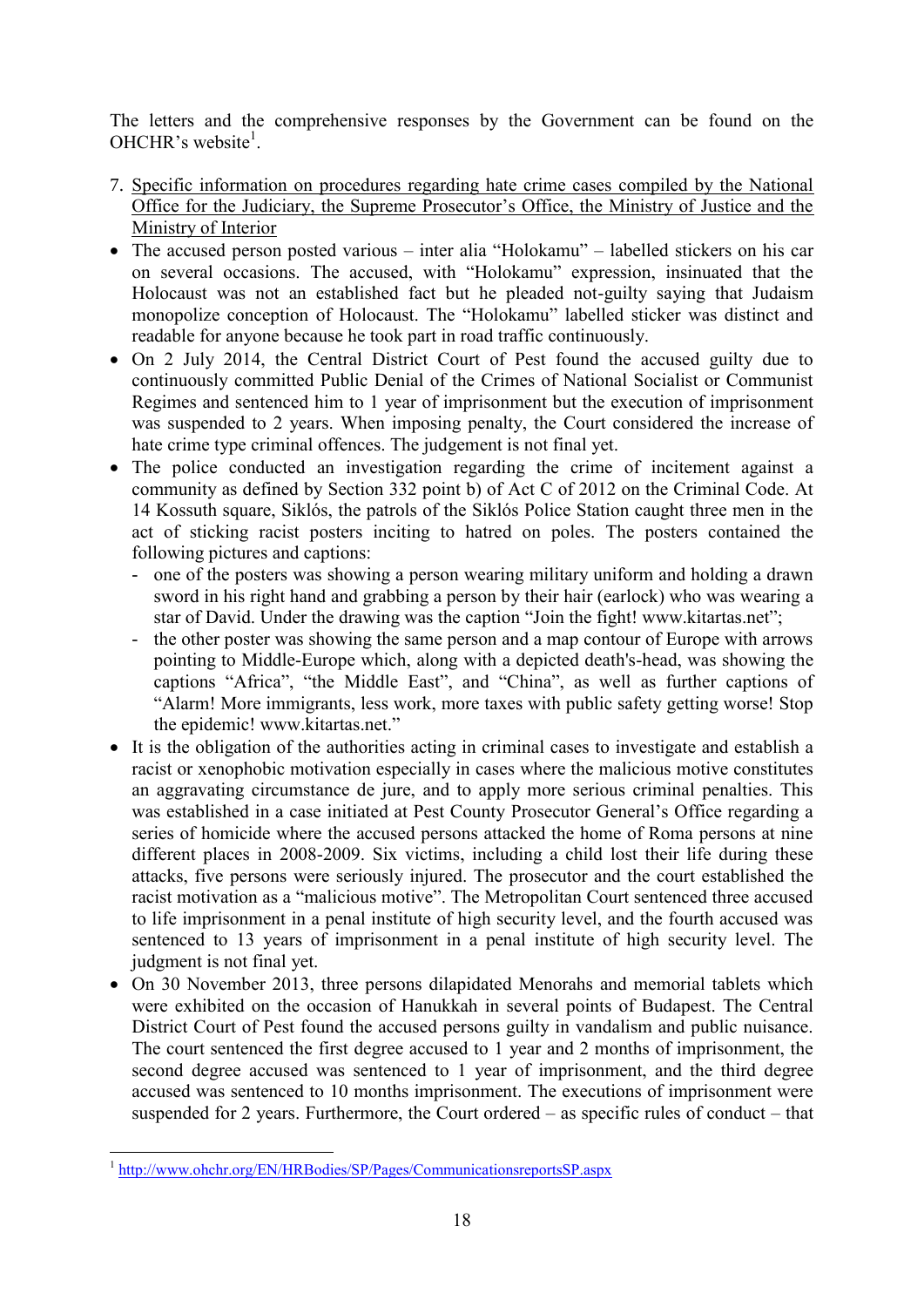the accused have to read two books (Hungarian, Judaism by Ferenc Fejtő; Questions and answers from the Romas by Gábor Fleck and Péter Szuhay). According to the information of the Metropolitan County Court, the perpetrators also have to write book journal on what they have read which is have to be presented to the probation officer.

- There was a case at Csongrád County Police Headquarters against an unknown suspect where on 17 September 2013 early morning somebody placed 6 soap bars on the wrought iron gate of the Synagogue of Szeged. Each soap bar had a different name on it, including Efraim Zuroff and Simon Perez. However, the investigation was conducted due to the crime of violence against a member of a community and not incitement against a community, but the interpretation of "certain groups of the population" is the same regarding the two criminal offences.
- The Kaposvár Local Prosecutors' Office conducted a procedure because the perpetrator used pepper spray and covered the coloured victim's face because of the victim's skin colour (belonging to an ethnic group). The victim was from the Republic of Equatorial Guinea (Case No.: B.3677/2011.).
- The Szabolcs-Szatmár-Bereg Count Police Headquarters conducted an investigation, because on the night of 17 September 2013 the perpetrator drew a picture that resembled the swastika and wrote "effing gipsies, you are going to be shot dead" on the gate of an apartment building of five flats of Roma persons.
- The police conducted an investigation regarding the crime of incitement against a community as defined by (Section 332 point b). Because of the existing disagreement between the suspect and the offended party, the suspect published posts on his social Facebook profile on 6 December 2013 which expressed incitement to hatred against the local Roma population.
- The Balassagyarmat District Prosecutors' Office is conducting a procedure on the charge of Incitement against a Community where the perpetrator made a Facebook comment calling the members of the Roma minority crows, and suggested that they should be "bleached to the bone" with napalm.
- The police conducted an investigation regarding the crime of incitement against a community (Section 332). On 29 January 2014 a video was uploaded to the website of the Magyar Hajnal Mozgalom (Hungarian Dawn Movement; magyarhajnal.com) the content of which was considered as incitement against the Gipsies and the Jews.
- The Budapest Police Headquarter is conducting a criminal procedure regarding an act committed in the media/press by an unknown person. According to the denunciation the unknown person uploaded lyrics of a musical band called Divízió 88 which calls itself national socialist rock band to the webpage http://rockerek.hu, and the lyrics incite hatred against the Jewish and Roma population. Upon the request of the investigating authority the abusive content was removed from the above mentioned webpage.
- The first person who was convicted for committing Public denial of the crimes of the national socialist or communist regimes (section 333 of the new Criminal Code) received an unconventional punishment: in addition to an 18 month suspended prison sentence, he was ordered to visit the Budapest Holocaust Memorial Centre, Auschwitz-Birkenau or the Yad Vashem memorial in Israel and record his observations.
- In July 2013, the extremist kuruc.info published an article in which the unknown author and commenters denied, questioned or dismissed as insignificant the fact of Holocaust in front of a large audience. The court ordered the rendering electronic data permanently inaccessible against this article and its comments and issued a one working day deadline to the US web hosting provider to delete permanently the article and its comments. If it fails to comply within the given deadline, the court will imitate execution as part of international legal assistance, and as a last resort, it orders the National Media and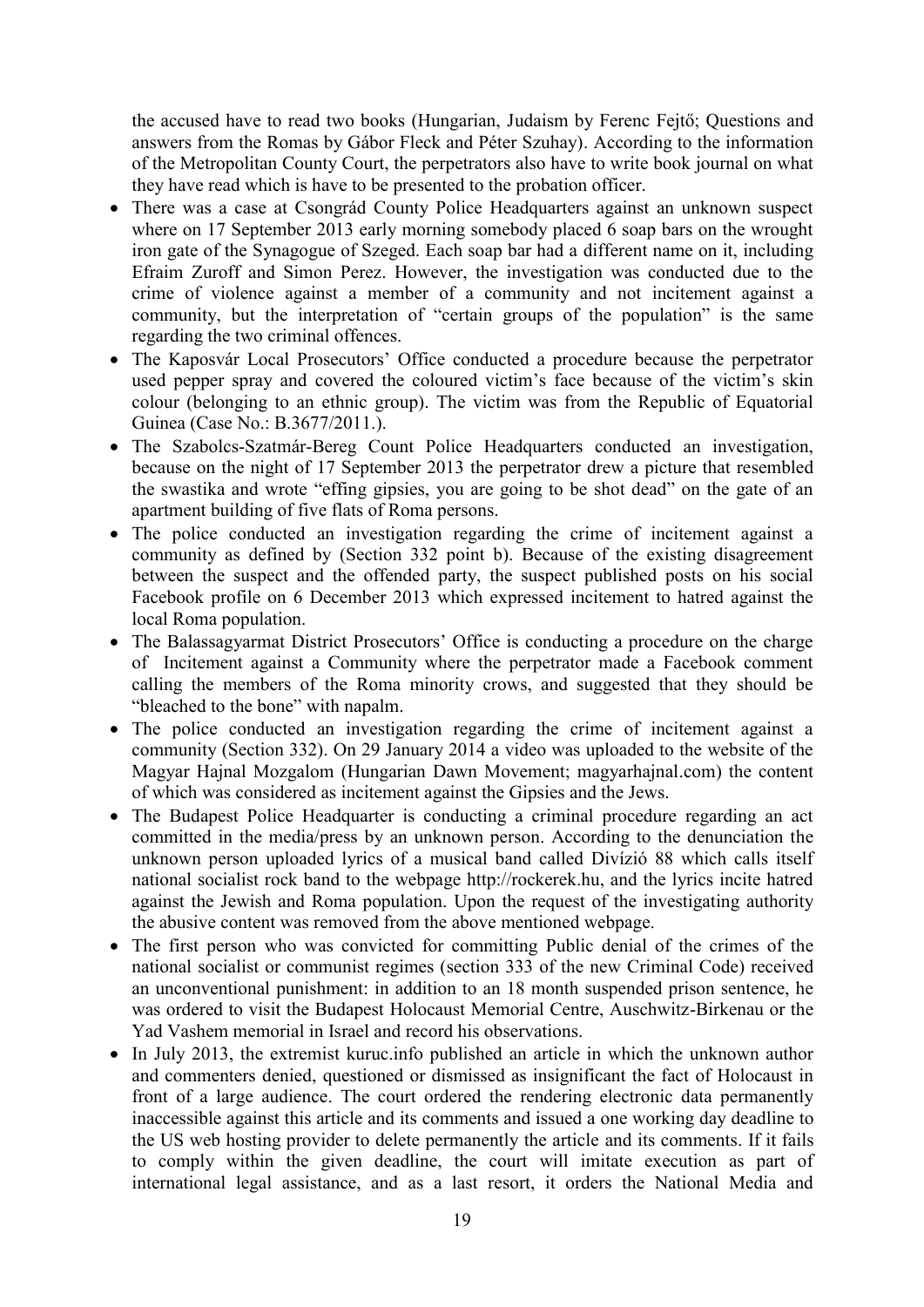Infocommunication Authority of Hungary to order all the internet providers in Hungary to make the article inaccessible.

- Upon the denunciation of the Ambassador of Israel, the mayor of Érpatak called Israel and thus the people of Israeli sinful and that it (they) should be destroyed in his speech at a public event at the main square of the village on 2 August 2014, then treaded on the flag of Israel, scattered it to pieces, and hanged two puppets imitating leaders of Israel. The colleagues of the mayor filmed the events and made them accessible on the internet. The Ambassador of Israel filed another denunciation on 14 August 2014 with the Prosecutors' Office saying that the mayor continues the injurious expressions against Israel according to a video accessible on the internet. The video shows that the mayor shares bias and offensive thoughts on the exclusion of people based on their political belief and nationality, and that children repeat these statements alongside. The court ordered the rendering electronic data temporarily inaccessible against the web hosting provider which enabled the public access to the videos containing the statements and actions.
- The local court of Szeged issued a final judgment on 16 April 2015 against V. Z. for the criminal offence of public denial of the crimes of national socialist or communist regimes and sentenced the perpetrator to probation of one year and six months and ordered him as special behavioural rules to visit Holocaust Memorial in Páva Street, Budapest. At the court hearing, the accused plead guilty and expressed his regret.
- The prosecutor postponed charges against a man who posted a picture on Facebook in September 2014 that showed a photo of concentration camp Birkenau having a sentence above saying "Auschwitzland, the World's Biggest Fiction Camp". However, the man was placed under the supervision of a probation officer for two years and during this time he is obliged to go to the Holocaust Memorial in Páva Street, Budapest and to read a book called Holocaust by László Karsai, and he also has to give account of these to his probation officer.
- The local court of Debrecen found guilty Tibor Ágoston a local representative of Jobbik also former member of the Parliament on 26 March 2015 of committing the crime of public denial of the crimes of national socialist or communist regimes and sentenced him to 750 000 HUF (approx. 2500 Euro), that can be changed into confinement of 300 days. The representative of Jobbik used the words "holokamu" (kamu meaning nonsense), hólló-kaszt" (meaning raven-caste), and "holokaszt" (meaning holo-caste). The judgment is not final, the prosecutor appealed for heavier sentence and the defence counsel appealed for acquittal.
- The Pest Central District Court sentenced a young woman to executable imprisonment of three years and to deprivation of civil rights for three years for committing violence against a member of a community on 29 April 2015. The woman posted an inciting picture of Facebook and assaulted a person with a homophobic intent at the Pride Parade of 2013. This is the first judgment in Hungary establishing guilt for violence against a member of a community based on sexual orientation. The court of second instance changed the punishment for two years of suspended prison sentence.
- On 25 August 2012 a man stabbed his homosexual victim 20 times. The offender met the victim through an internet dating site in order to kill him. The offender confessed that he has strong feelings against gay people and wanted to kill them all. The final judgment sentenced him to life imprisonment for premeditated homicide, committed with particular cruelty, and for a base reason. This was the first known case in which homophobic motive was considered as base reason by the court.
- After the 2012 Budapest Pride March an approx. 10 far-right contra-demonstrators dressed in black harassed a group of participants of the Pride, chanted homophobic slogans, and kicked one of them. The court found one member of the far-right group guilty in violence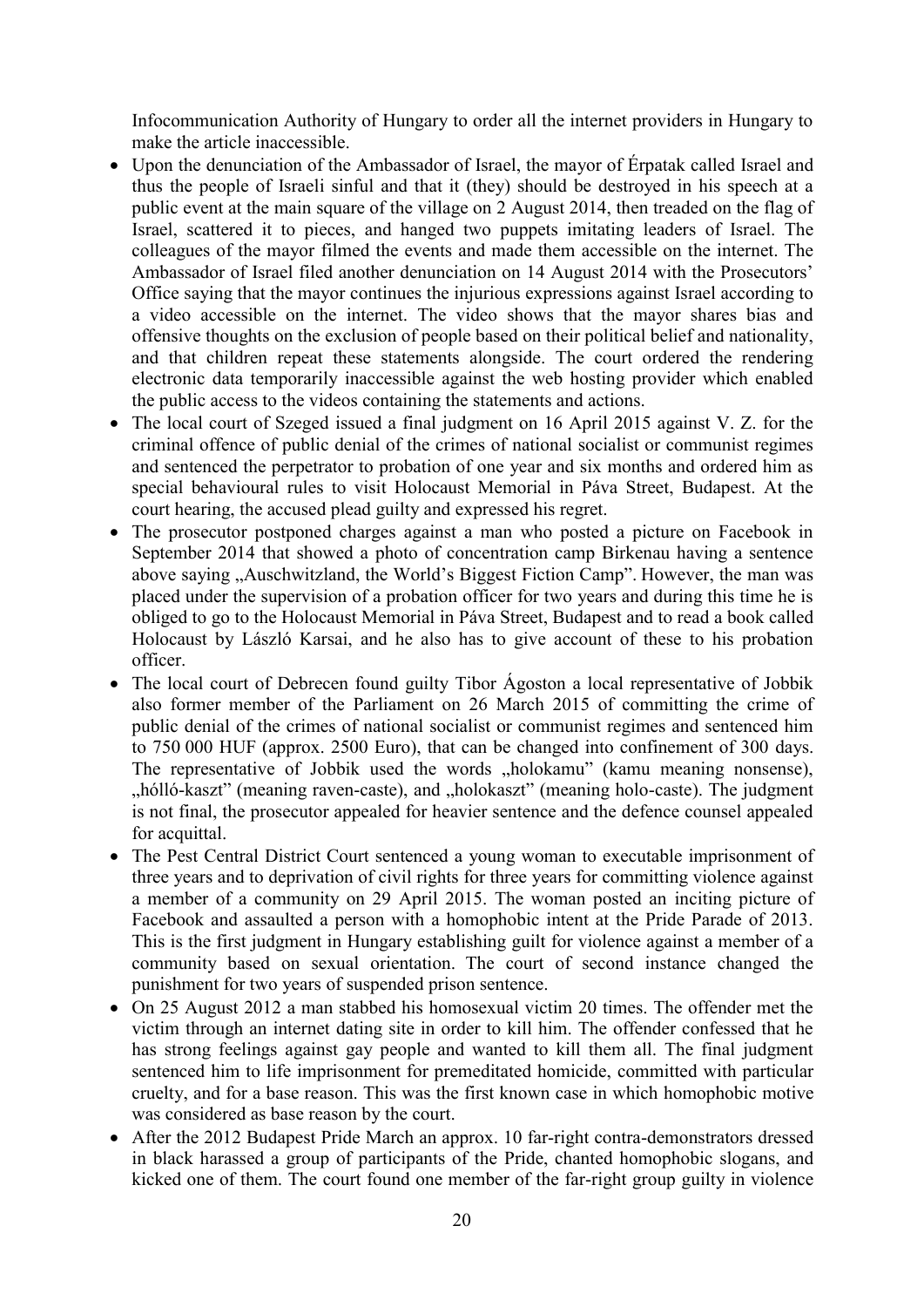against a member of a community and sentenced for two-year suspended imprisonment. The verdict is not final.

• The local court of Esztergom sentenced a man to 800 000 HUF fine or 400 days of imprisonment in a penal institute of the lowest security level for committing the crime of public denial of the crimes of national socialist or communist regimes. The perpetrator posted a comment on Facebook to an online article titled "How to talk about Holocaust?" in August 2015 where he – among other – denied Holocaust.

8. Programs for integrated education for disadvantaged children, in particular the Roma

- In 2013, the EU-funded Children's Centres were integrated into the national system: they are now regulated by the national law on child protection, and since 2012 the national budget contributes to their funding. For the time being, 114 Sure Start Children's Centres operate, and until December 2014, 11,000 children visited them together with their parents.
- The Integrated Pedagogical System (IPS) is a methodology-focused pedagogical framework that is intended to enforce the equality of disadvantaged children within the practice of national education. The program supports public educational institutions in the implementation of integrated education. In addition to this, it also supports disadvantaged students by purchasing smaller educational tools. The program is open to only those public educational institutions that fulfil the integration ratio conditions required by law. The IPS has reached over 92,182 disadvantaged students through 1611 public educational institutions in the academic year 2014/2015.
- The Útravaló ("For the Road") Scholarship Program (including the "Road to Secondary School", the "Road to Secondary School-leaving Exam", and "Road to Profession) provides scholarship and mentoring for socially disadvantaged students from the 7th grade to the end of secondary school and tuition support or scholarship for disadvantaged students in higher education. In the academic year 2014/2015 approximately 124,000 students and 7000 mentors participated. In the same academic year, 816 students were involved in the university component of the program "Road to Higher Education". In the ". For the Road" Program, 50  $\%$  of the students have to be of Roma origin. In the academic year 2014/2015, 52 % of the participants declared themselves to be a member of the Roma community.
- The "Tanoda"-type ("Study Hall") programs are extracurricular learning programs that include personalized activities tailored to the needs of disadvantaged – especially Roma – students, in order to enhance their success at school. During the last two years, the number of study halls has tripled. Now there are 178 study halls, which assist about 5000 disadvantaged students in order to help their progress at school, to prevent drop-outs, and to reinforce the path towards the continuation of their studies.
- "Second Chance"-type programs provide assistance to the re-integration of drop-out students to the public education system, and to help students acquire a qualification. So far, 560 students were involved in the program.
- The "Arany János Talent Fostering Program" aims at enabling the children of the poorest parents with the lowest qualifications to successfully participate in secondary education in order to provide them a chance to enter higher education. Between 2011-2014 3,000 students participated in the program each year. 80% of the participants were admitted to tertiary education, with drop-out rates of 10%. 95% obtained a driving license, 89% were awarded ECDL certificates and 93% passed language examinations.
- The "Arany János Dormitory Program" provides multiple disadvantaged students and students with special needs with personalized development, career guidance, and social assistance to achieve final examination, enter tertiary education, and to successfully enter the labour market. Between 2011-2014, 890 students participated in the program, the drop-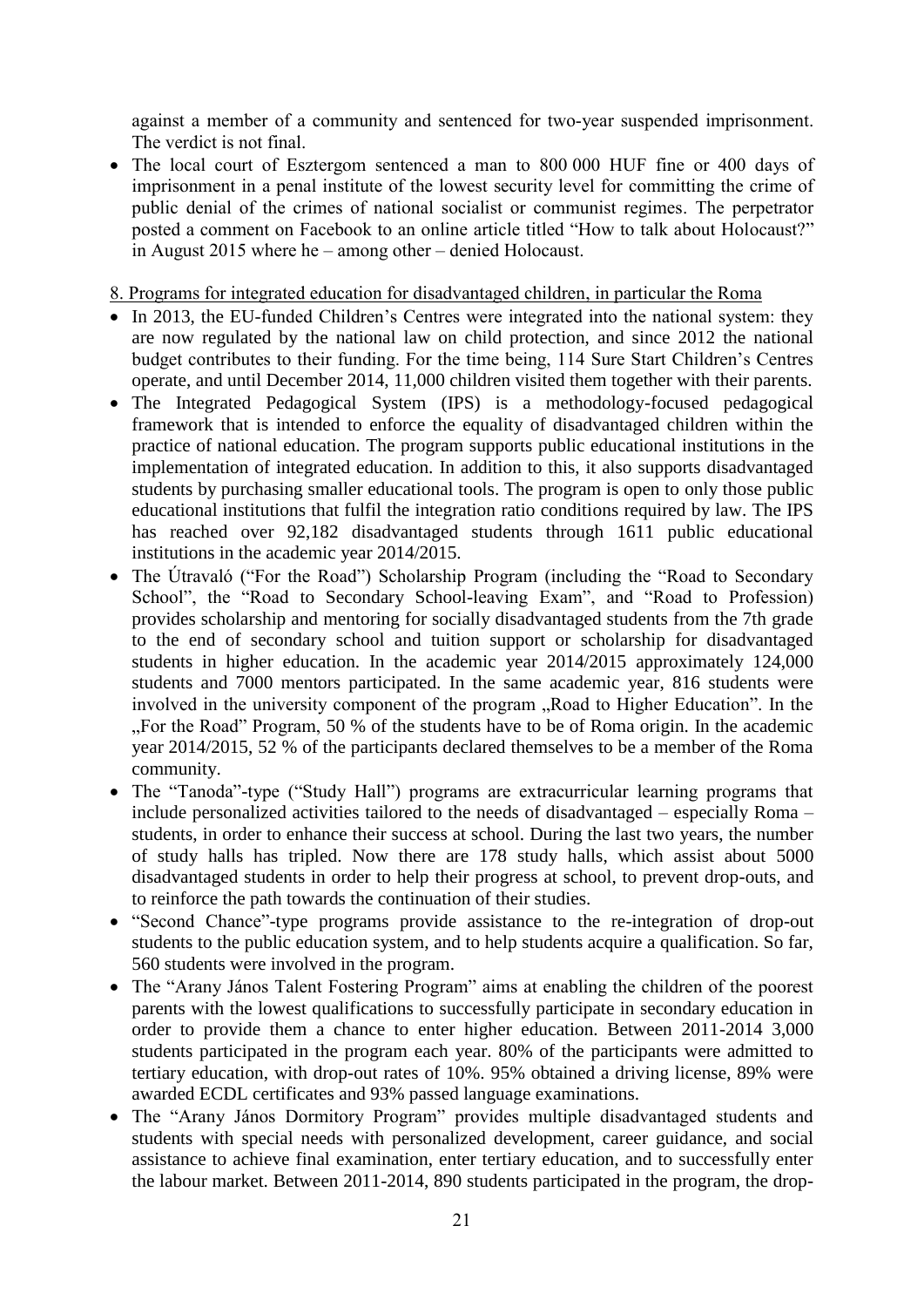out rates were at 10%, and participants had academic averages higher or the same as those of the other grades at the institution.

- The "Arany János Vocational Training Program" helps multiply disadvantaged students and students with special needs to obtain qualifications by enhancing inter-institutional cooperation, establishing personalized development plans, gaining continuous feedback about students' personal progress, and providing career guidance. Between 2011-2014 an average of 600 students participated in the program, with drop-out rates well below national averages (30%), 13% in four years' time.
- The National Talent Program includes measures aiming at the improvement of the proportion of disadvantaged and multiply disadvantaged students who participate in talentsupport programs. In 2014, 30 participants received a total amount of 25 million HUF.
- The Network of Christian Roma Vocational Boarding Schools involves more than 170 students. Programmes for disadvantaged children and youth offer recreational sports and music courses.
- A new pilot project is to be launched for Roma girls and women intended to prevent dropping out of school, early school leaving, and the project also endeavours to help delay the age at which these girls have children. Objectives also include improving the health of Roma girls and decreasing the likelihood of their victimization.
- Thematic school programs of the Police contain tolerance topic for different age of students (12-14, 14-18 years old). To improve the different level of protection mechanism of the most vulnerable groups (women, children, youth) the police crime prevention units started programs, organised conferences and forums on hate-crime prevention and sensitisation. Hungary was the first country to incorporate studies on Roma culture and history including the Roma Holocaust in its National Curriculum.
- In November 2014, the Government adopted a mid-term school development strategy and a strategy on the prevention of early school leaving (hereinafter: ESL). Main objectives are to promote access to inclusive, quality mainstream education for all. Measures involved in the ESL Strategy serve preventing and tackling early-school leaving, improving students' skills and competences, the rate of school success fostering smooth labour market transition and employability. ESL Strategy has a focus on students at risk of drop out, especially socially disadvantaged and multiple disadvantaged – including Roma – students. One of the most important measures was the introduction of an ESL data-collection and early warning system. More than EUR 344M has been allocated for the period of 2014- 2020 to fight against early school leaving and improve the quality of compulsory education.
- In the framework an inclusion policy project with a budget of 500 million HUF Roma inclusion rapporteurs formulated 205 good practices concerning inclusion, reviewed 189 national and 433 local legislations and elaborated 384 legislation amendments at ministries, at the Central Statistical Office and at the National Roma Self-Government. Another project in cooperation with the National Self-Government gave opportunity to 100 young Roma to work in their offices. The Police also provide scholarships (and subsequently job opportunities) for Roma high school and university students in law enforcement education institutions.

### 9. Information on the support for the Slovenian minority

Since the last UPR report, Slovenia has acknowledged the progress made by Hungary in the points of the recommendations. The National Slovene Self-Government (hereinafter: NSS) took over the maintenance of the Slovene nationality educational institutions in Felsőszölnök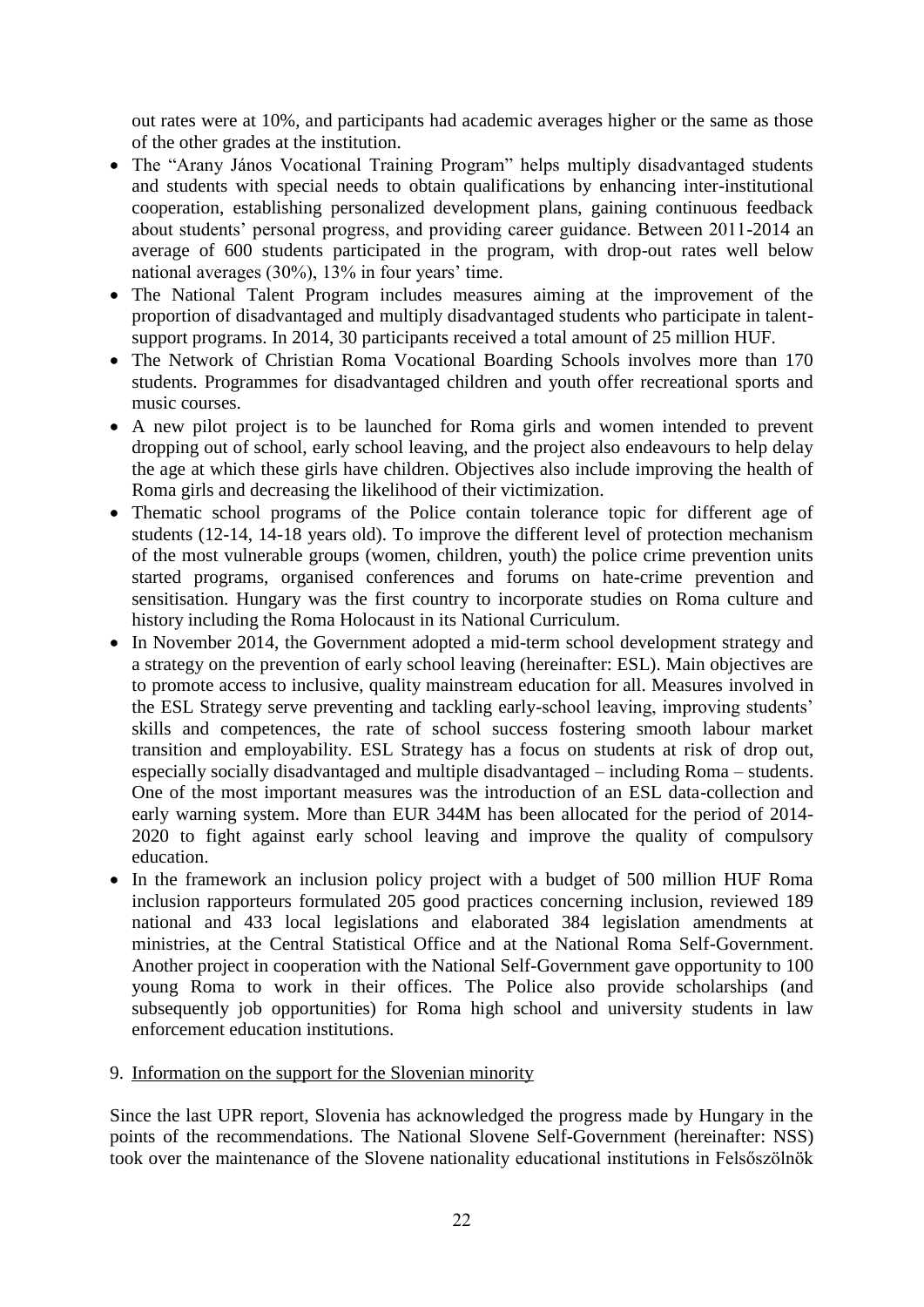and in Apátistvánfalva on 1 July 2012. The NSS receives the normative support pro rata from the Hungarian State. The operation of NSS' two educational institutions is secure.

The Slovenian language "Radio Monošter" – owned by the National Slovene Self-Government – plays a determinative role in the field of Slovene nationality media. Instead of the former 8-hour-a-week broadcasting period it has been broadcasting 4 hours a day from 1 January 2012 and the necessary budgetary resources are continuously available for its operation, as the central budgetary support of the Slovenian language radio was incorporated into the budget of the NSS. From 2011 the budgetary support for the weekly paper Porabje was also included into the budget of the NSS. In 2014 the support for the radio broadcast increased to 32 million HUF, which grow slightly in 2015. The total support (which includes all media) for the NSS in 2014 was 110,4 million HUF and 138,4 million HUF in 2015. The broadcast of nationality programmes at the Hungarian National Television began more than 30 years ago. The German and Serbian-Croatian programme started in 1978. Today Serbian, Croatian and Slovene magazine programmes are operated separately.

The Hungarian-Slovene Minority Joint Committee monitoring the implementation of the Agreement between the two countries held its inaugural session in 1995. Recent sessions were:  $12<sup>th</sup>$  - 2011,  $13<sup>th</sup>$  - 2012,  $14<sup>th</sup>$  - 2013 and the last one in November 2015. The Committee reviews the current issues of the Hungarian and Slovenian national minorities living in the two countries, and oversees the implementation of the recommendations of previous sessions which are approved by Governmental decree after each session to ensure proper follow-up.

### 10. Hungary's International Development Cooperation

The basic principles of Hungary's development co-operation are set out in its International Development Cooperation Strategy and Strategic Concept for International Humanitarian Aid, approved by the Government in 2014. It covers the period from 2014 to 2020 and defines the objectives and priorities of Hungary's development co-operation policy. The Act XC of 2014 on International Development Cooperation and International Humanitarian Assistance serves as an important tool to implement the goals set by the Strategy. The Act determines the basic rules of the planning, funding, implementation and controlling of international cooperation programs, aims to improve bilateral cooperation with partner countries and to increase efficiency of implementation.

The Ministry of Foreign Affairs and Trade (Department for International Development and Humanitarian Aid) is responsible for planning and co-ordinating Hungary's development cooperation and humanitarian policy. The Ministry prepares the development co-operation strategy and annual action plans (with the Ministry of Finance), manages multilateral contributions (UN, EU, EDF, GEF), implements bilateral projects and provides humanitarian assistance. Line ministries also manage some multilateral contributions (WB, IMF, EBRD, IOM, FAO) and implement development-related projects in their areas of competence. The Interministerial Working Committee, which is chaired by the Deputy State Secretary for International Cooperation of MFAT of Hungary, sets out the priority partner countries of Hungarian IDC and serves as an advisory body in IDC matters. The Civil Advisory Board, consisting of representatives of the Ministry of Foreign Affairs and Trade, political parties, Chambers of Commerce, employers' associations, academic communities, NGOs as well as individual experts, provides advice on the strategic direction of Hungary's development co-operation and humanitarian assistance.